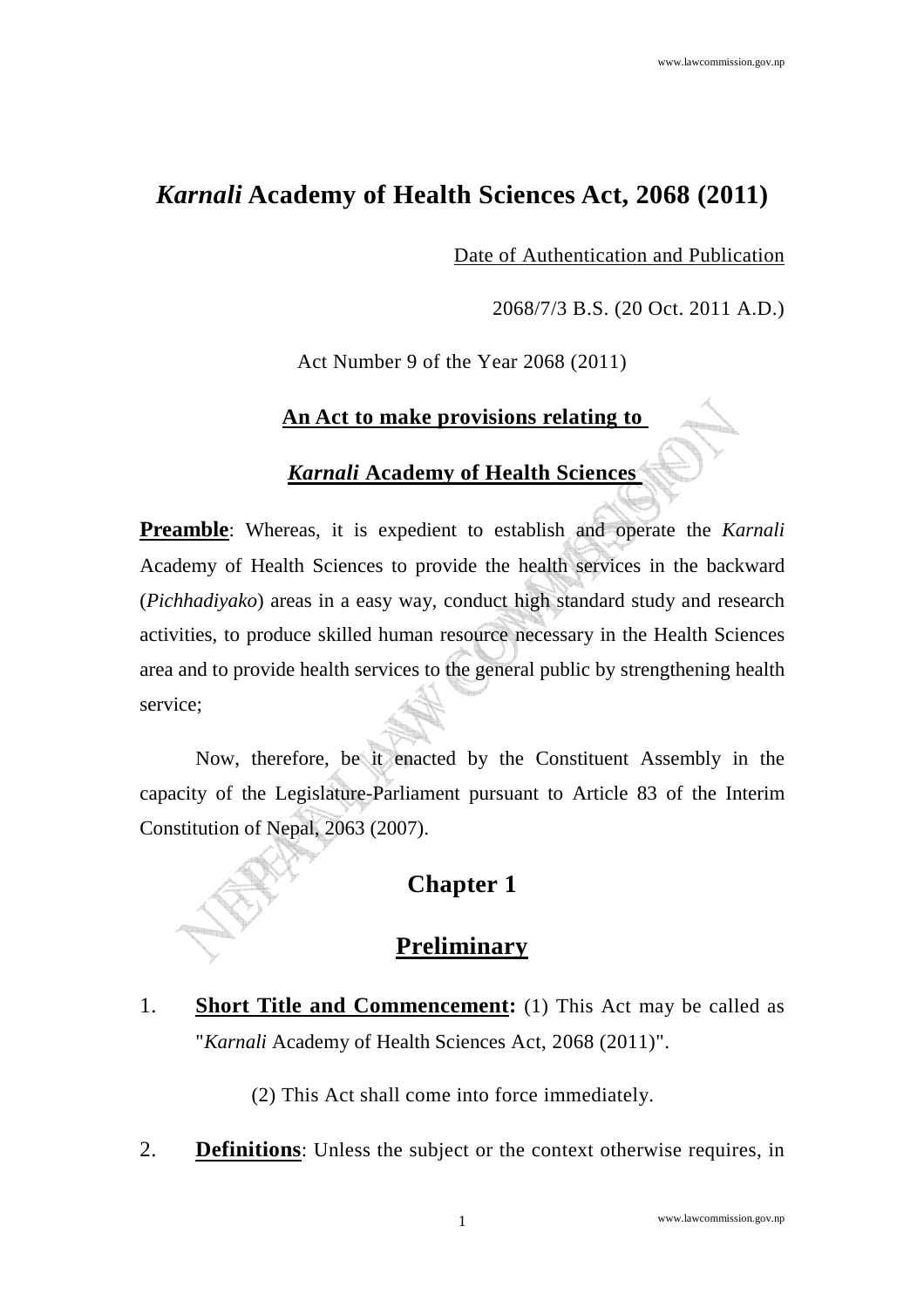this Act: –

- (a) "Hospital" means the Hospital established pursuant to Section 16.
- (b) "Hospital Management Committee" means Hospital Management Committee established pursuant to Section 17.
- (c) "Vice Chancellor" means the Vice Chancellor as referred to in Section 20.
- (d) "Executive Council" means the Executive Council as referred to in Section 11.
- (e) "Chancellor" means the Chancellor as referred to in Section 18.
- (f) "Selection Committee" means the Selection Committee as referred to in Section 13.
- (g) "Dean" means the Dean as referred to in Section 23.
- (h) "Prescribed" or "as prescribed" means prescribed or as prescribed in the Rules framed under this Act.
- (i) "Director" means the Director as referred to in Section 24.
- (j) "Backward Area" means the following districts of the following zones:-
	- (1) All districts of *Karnali* Zone,
	- (2) *Jajarkot* district of *Bheri* Zone, and
	- (3) *Bajura, Bajhag* and *Accham* districts of *Seti* Zone.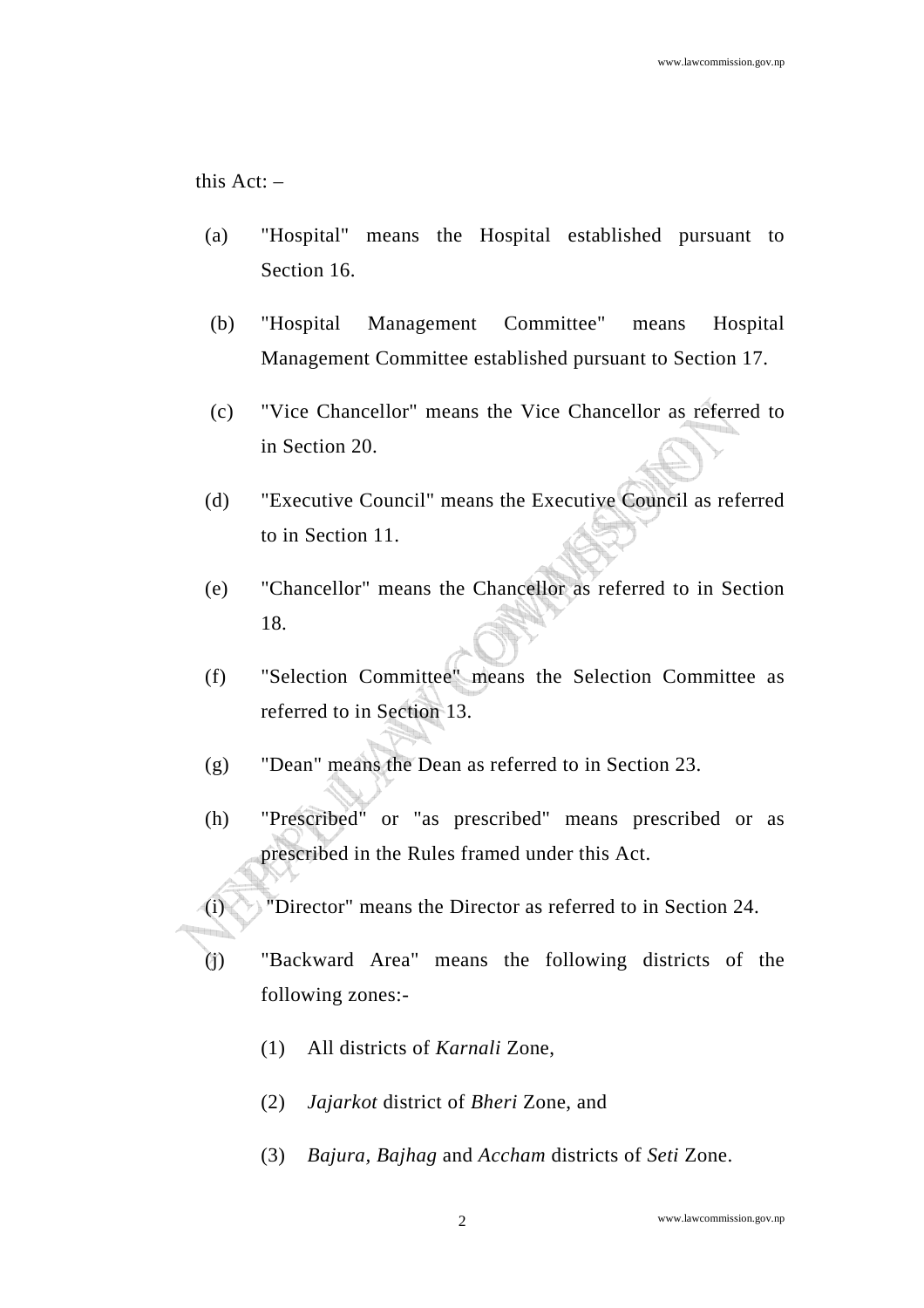- (k) "Academy" means the *Karnali* Academy of Health Sciences established pursuant to Section 3.
- (l) "Academic Council" means the Academic Council as referred to in Section 9.
- (m) "Registrar" means the Registrar as referred to in Section 22.
- (n) "Teacher" means a person appointed for providing education or conduct research in the Academy.
- (o) "Rector" means the Rector as referred to in Section 21.
- (p) "Educational Institution" means Educational Institution as referred to in Section 15.
- (q) "Senate" means Senate of the Academy as referred to in Section 7.
- (r) "Pro-Chancellor" means the Pro-Chancellor as referred to in Section 19.

#### **Chapter 2**

# **Establishment, Structure and Functions, Duties and Powers of the Academy**

3. **Establishment of the Academy**: (1) The *Karnali* Academy of Health Sciences is, hereby, established to provide the health services in the backward (*Pichhadiyako*) areas in a easy way.

 (2) The Central Office of the Academy shall be located in *Jumla* district.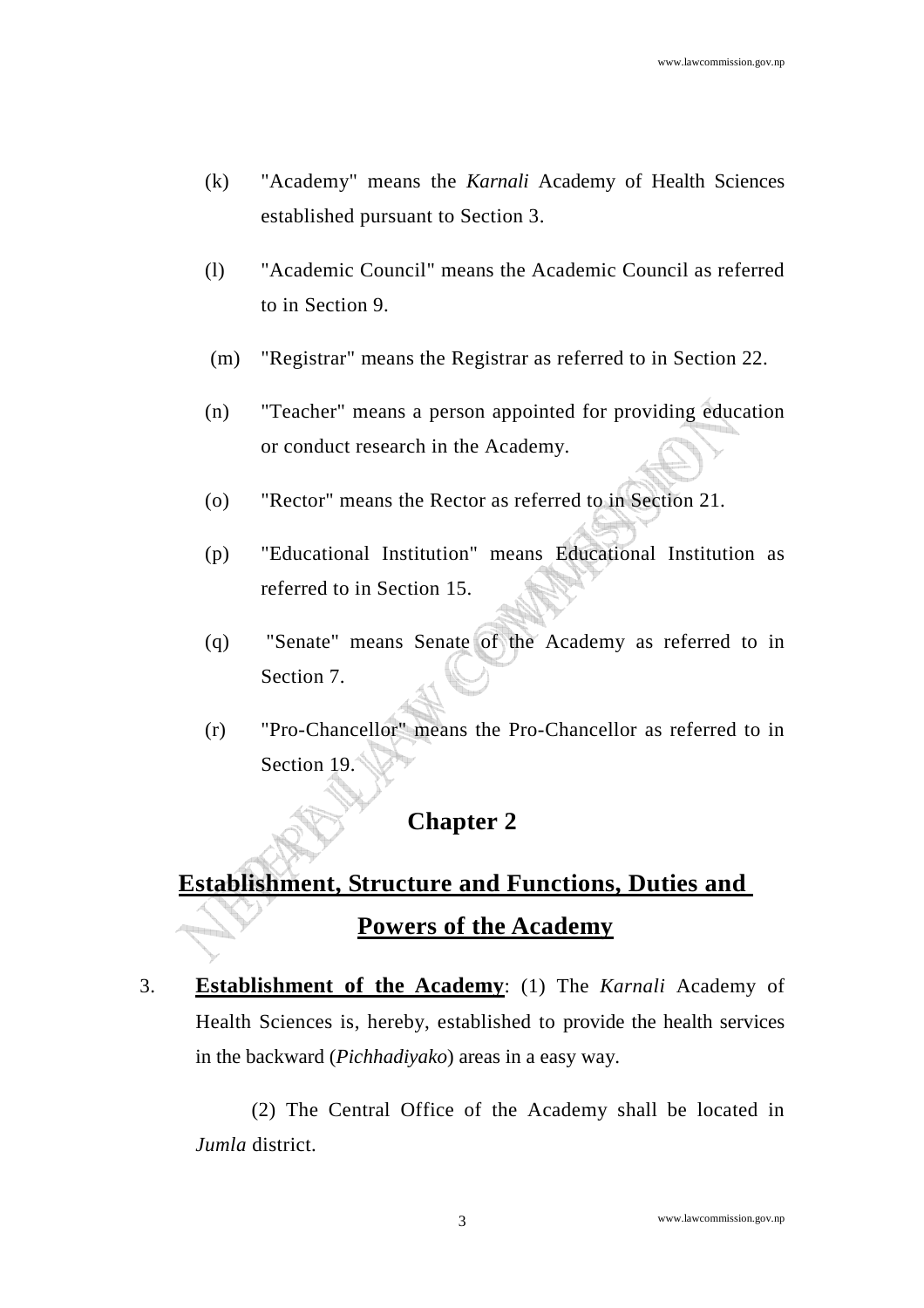(3) The Academy shall be known as *Karnali* Academy of Health Sciences in English language.

4. **Academy to be Autonomous Corporate Body**: (1) The Academy shall be an autonomous corporate body with perceptual succession.

 (2) The Academy shall have a separate seal of its own for all of its business.

 (3) The Academy may, like an individual, acquire, use, sell or otherwise dispose of movable and immovable property.

 (4) The Academy may, like an individual, sue and may be sued in the same name.

 (5) The Academy may, like an individual conduct contract, use powers and obey responsibility as per the contract.

5. **Structure of the Academy**: The organization of the Academy shall be as follows and their collective form shall be the structure of the Academy:

(a) Senate,

(b) Academic Council,

- (c) Executive Council,
- (d) Selection Committee,
- (e) Education Council,
- (f) Faculty,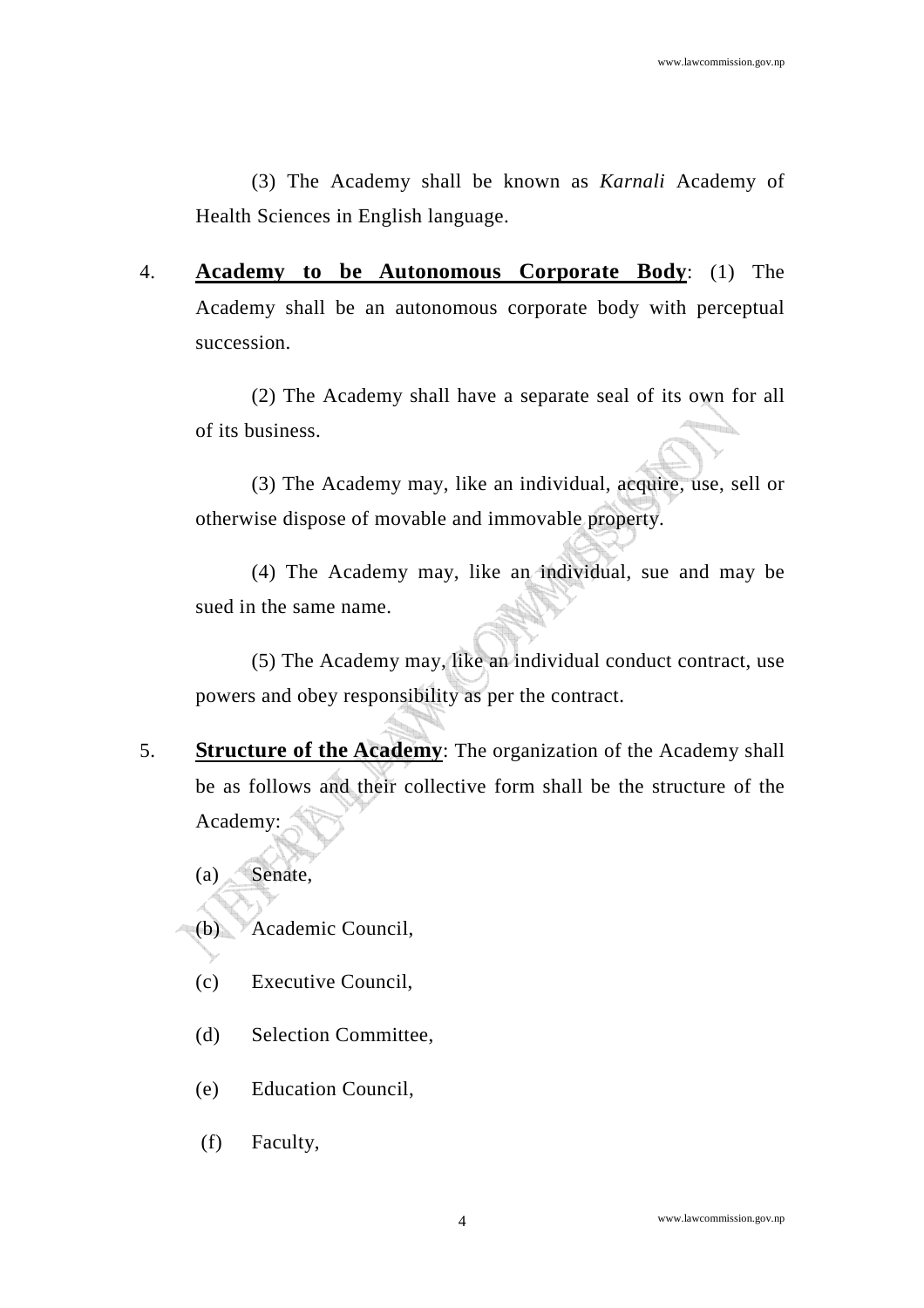- (g) Research Centre,
- (h) Educational Institution,
- (i) Hospital,
- (j) Other bodies as prescribed.
- 6. **Functions, Duties and Powers of the Academy**: (1) The Academy shall have following Functions, Duties and Powers,-
	- (a) To carry out study, teaching, training and research in various health related subjects in the backward areas,
	- (b) To provide qualitative and accessible health services,
	- (c) To conclude an agreement with National and International University, Educational Institution or Hospital for the operation of study, teaching, training and research in the various subjects of health,
	- (d) To produce skilled human resource necessary for the qualitative health services,
	- (e) To maintain co-ordination with National and International University, Educational Institution or Hospital for the strengthening various programmes to be operated by the Academy and upgrading quality of such programmes,
	- (f) To maintain relation, extent and upgrade with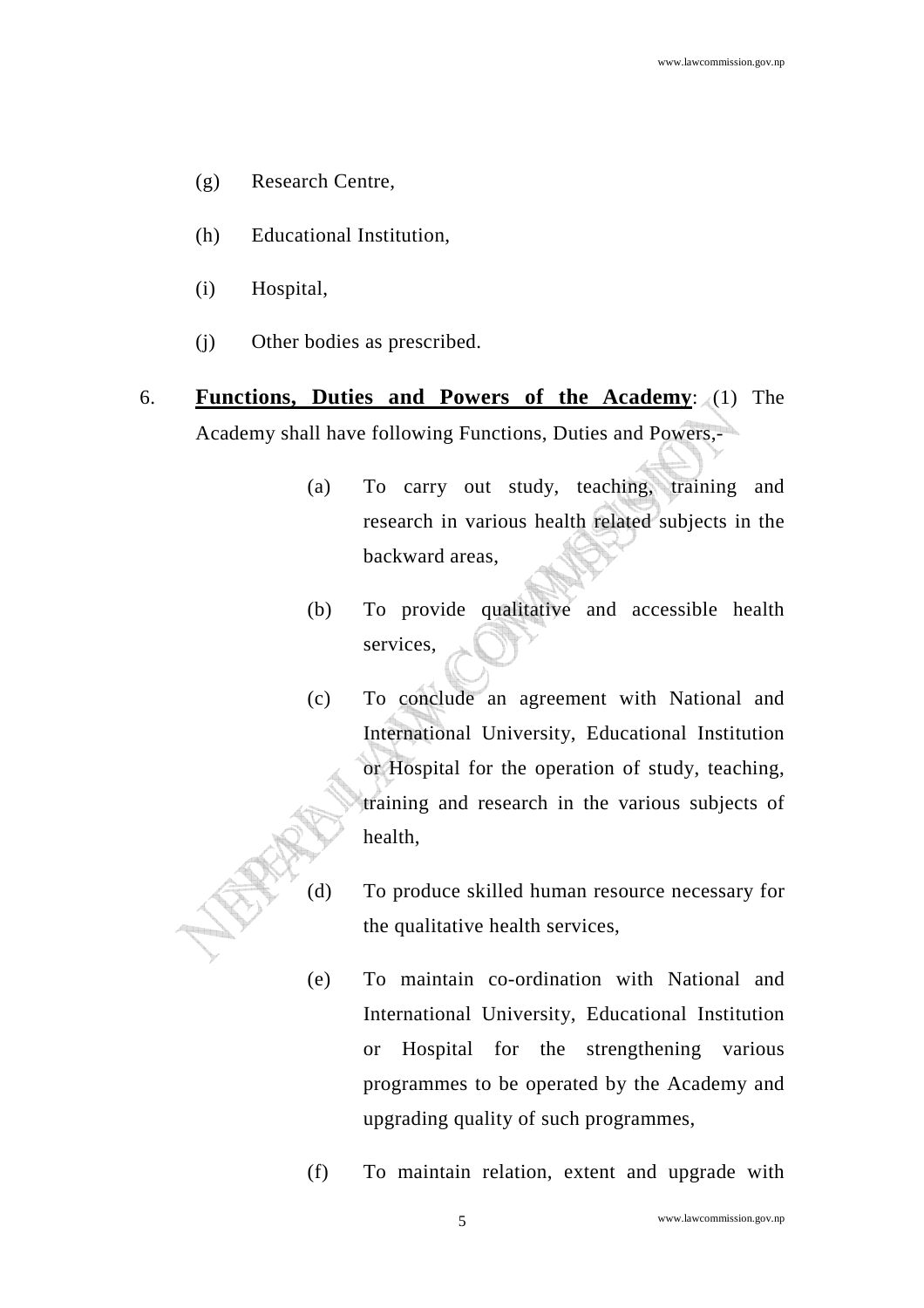National and International University, Academy and International Institution related to Health and exchange mutual assistance,

- (g) To organise or cause to organise workshop, conference, seminar, interaction, health camp and research in the various subjects of health,
- (h) To publish or cause to publish various book, leaflet, pamphlet, awareness poster relating to Health,
- (i) To carry out or cause to carry out other functions as prescribed.

(2) The functions, duties and powers of the Academy shall be exercised and followed by through the organisation of the Academy.

# **Chapter 3**

## **Constitution, Functions, Duties and Powers of the Senate**

7. **Constitution of the Senate**: (1) There shall be a Senate to function as the supreme body of the Academy.

(2) The constitution of the Senate shall be as follows: -

- (a) Chancellor Chairperson
- (b) Pro-Chancellor Vice-Chairperson
- (c) Member, National Planning Commission (Looking after Health sector) Member

www.lawcommission.gov.np 6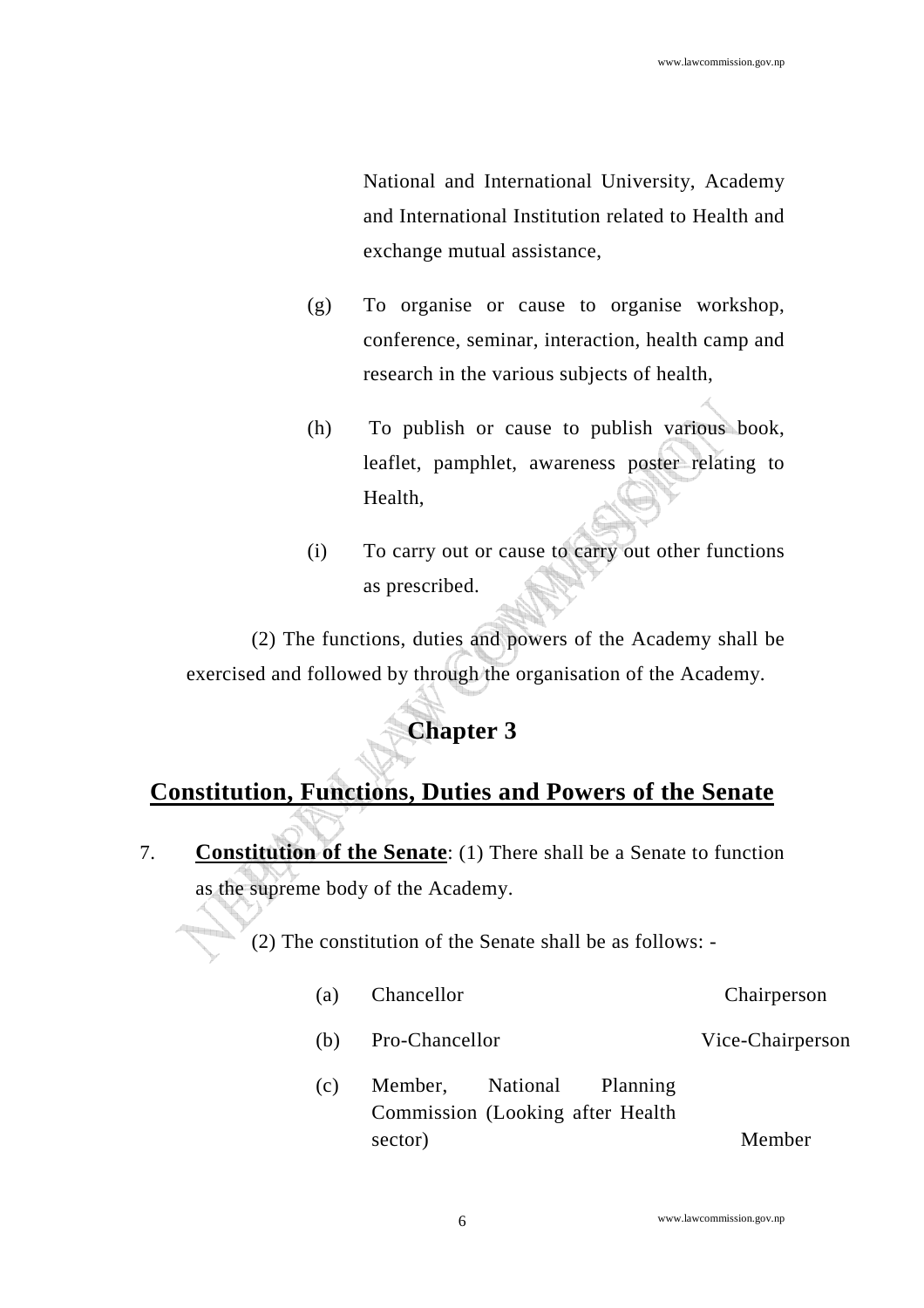| (d) | Vice-Chancellor                                                                                                                                                                                            | Member |
|-----|------------------------------------------------------------------------------------------------------------------------------------------------------------------------------------------------------------|--------|
| (e) | Two person from amongst                                                                                                                                                                                    |        |
|     | Vice-Chancellors of Universities<br>and Academies which provide<br>higher education related to Health<br>nominated by the<br>Sciences<br>as<br>Senate on the recommendation of<br><b>Executive Council</b> | Member |
| (f) | Secretary, Ministry of Health                                                                                                                                                                              |        |
|     | and Population                                                                                                                                                                                             | Member |
| (g) | Secretary, Ministry of Finance                                                                                                                                                                             | Member |
| (h) | Secretary, Ministry of Education                                                                                                                                                                           |        |
|     | and Sports                                                                                                                                                                                                 | Member |
| (i) | Rector                                                                                                                                                                                                     | Member |
| (j) | One person from amongst                                                                                                                                                                                    |        |
|     | Deans nominated by the Senate                                                                                                                                                                              | Member |
| (k) | Director                                                                                                                                                                                                   | Member |
| (1) | President,<br>Jumla<br>District<br><b>Development Committee</b>                                                                                                                                            | Member |
| (m) | Two persons including at least                                                                                                                                                                             |        |
|     | a women from amongst Teachers<br>nominated by the<br>Executive<br>Council on the recommendation<br>Academic Council                                                                                        | Member |
| (n) | One person from amongst Chief of                                                                                                                                                                           |        |
|     | Educational<br>Institutions<br>the                                                                                                                                                                         | Member |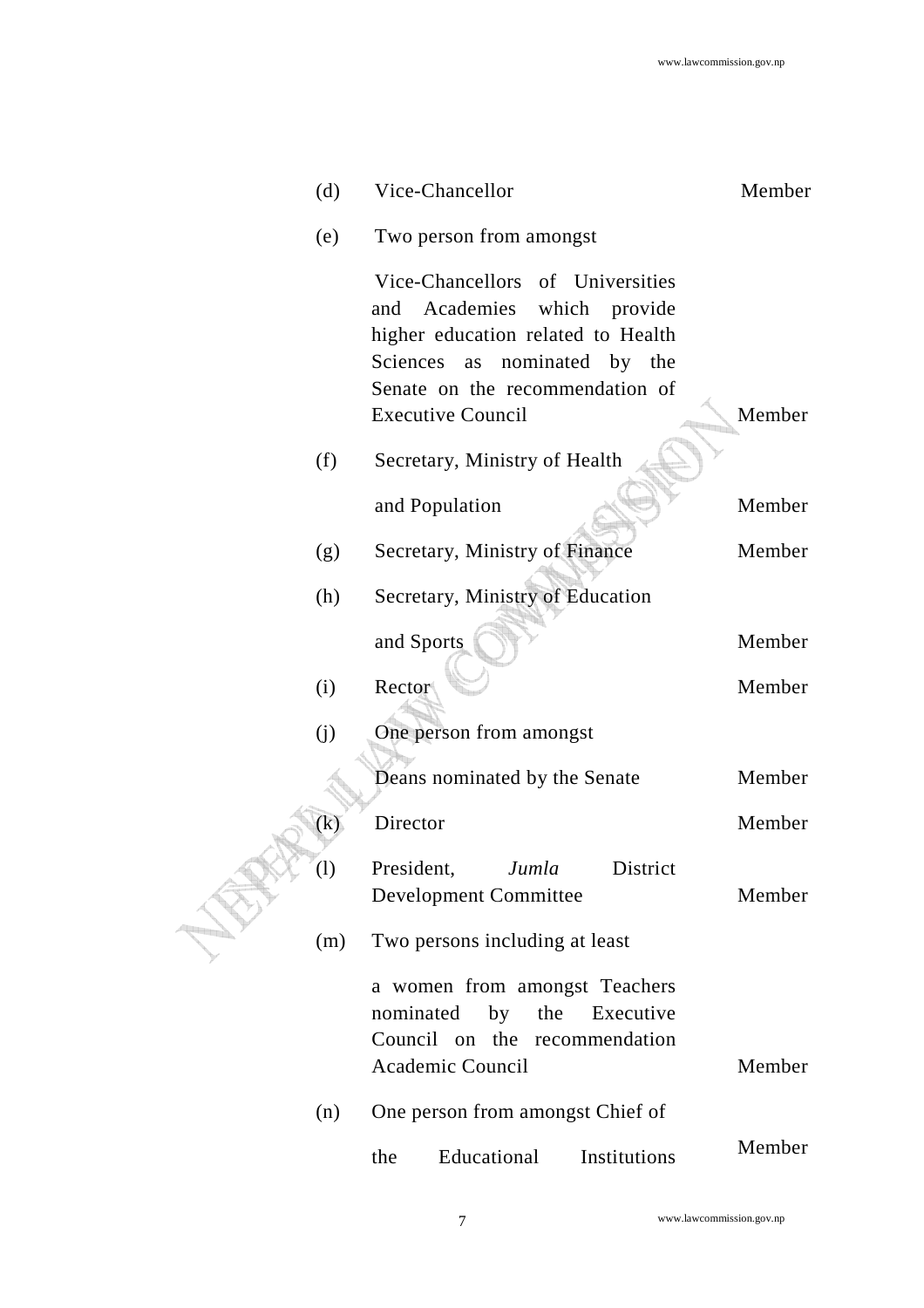nominated by the Senate on the recommendation of Executive Council

- (o) Four persons from amongst *Dalit, Aadibasi/janjati or* backward group including at least Two female nominated by the Senate on the recommendation of Executive Council Member
- (p) One person from amongst donors nominated by the Senate on the recommendation of Executive Council Member
- (q) One person from amongst the working employees in the Academy nominated by the Senate Member
- (r) Two persons from amongst the people who have made substantial contribution in the development of the backward area including at least a female nominated by the Senate on the recommendation of Executive Council Member

(s) Registrar Member-Secretary

 (3) The tenure of office of the nominated members as referred to in Sub-section (2) shall be Three years.

 (4) In case the office of the nominated members falls vacant for any reason whatsoever, another person shall be nominated for the remaining term having fulfilled the same process.

 (5) The procedures relating to the meetings of the Senate shall be as prescribed.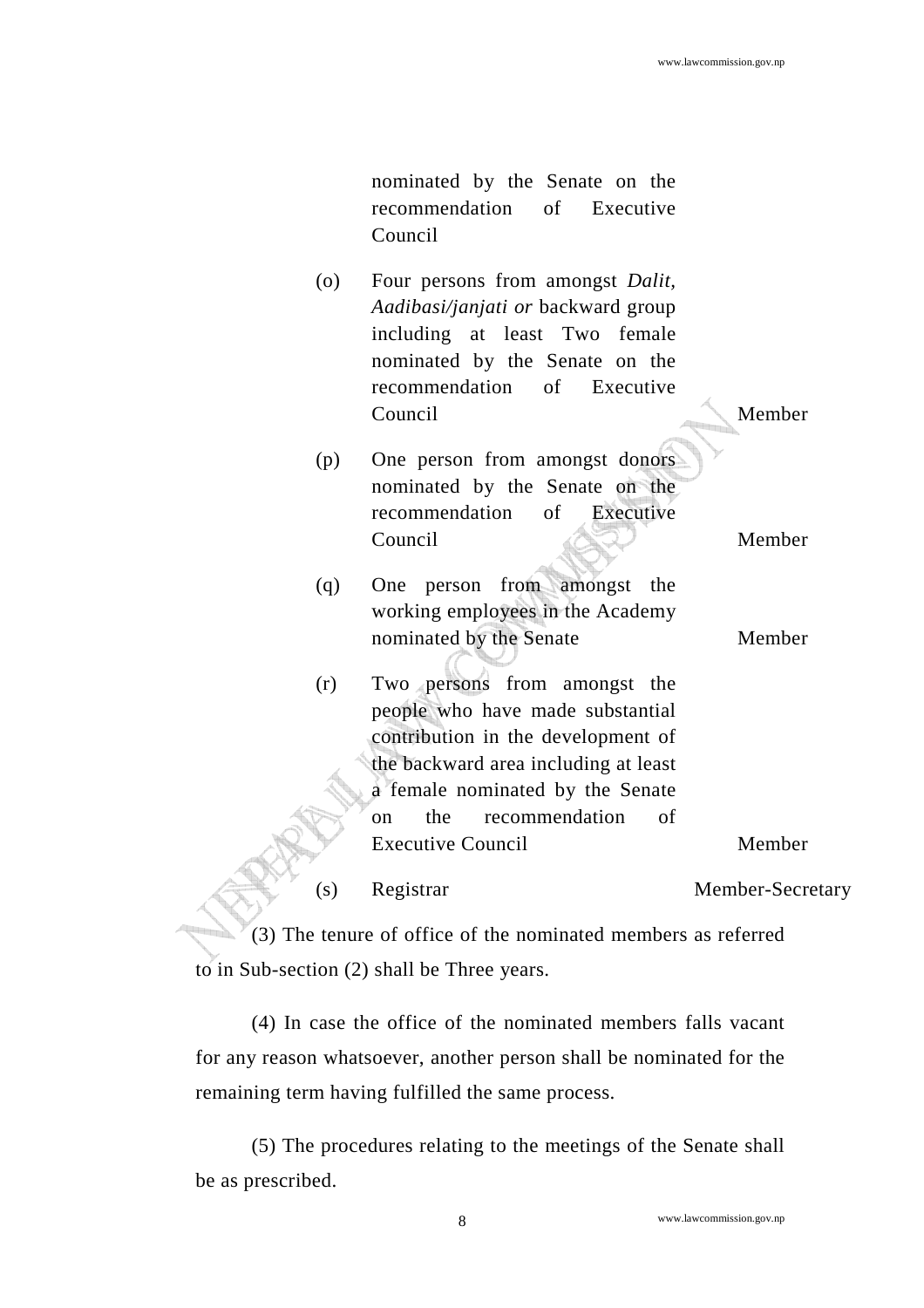- 8. **Functions, Duties and Powers of the Senate:** The functions, duties and powers of the Senate shall be as follows:
	- (a) To approve policies, plans and programmes of the Academy,
	- (b) To approve annual budget of the Academy,
	- (c) To approve Rules of the Academy,
	- (d) To award scholarships, degrees, certificates, medal and prize to be conferred by the Academy,
	- (e) To award honorary degrees as prescribed,
	- (f) To guide and provide necessary direction to various bodies under the Academy,
	- (g) To submit necessary recommendation to the Government of Nepal while formulating National Health and Educational Policy,
	- (h) To approve annual report of the Academy,
	- (i) To discuss on audit report and to approve it,
	- (j) To manage or cause to manage relating to establishment of Educational Institutions as per necessary,
	- (k) To perform other functions as may be prescribed.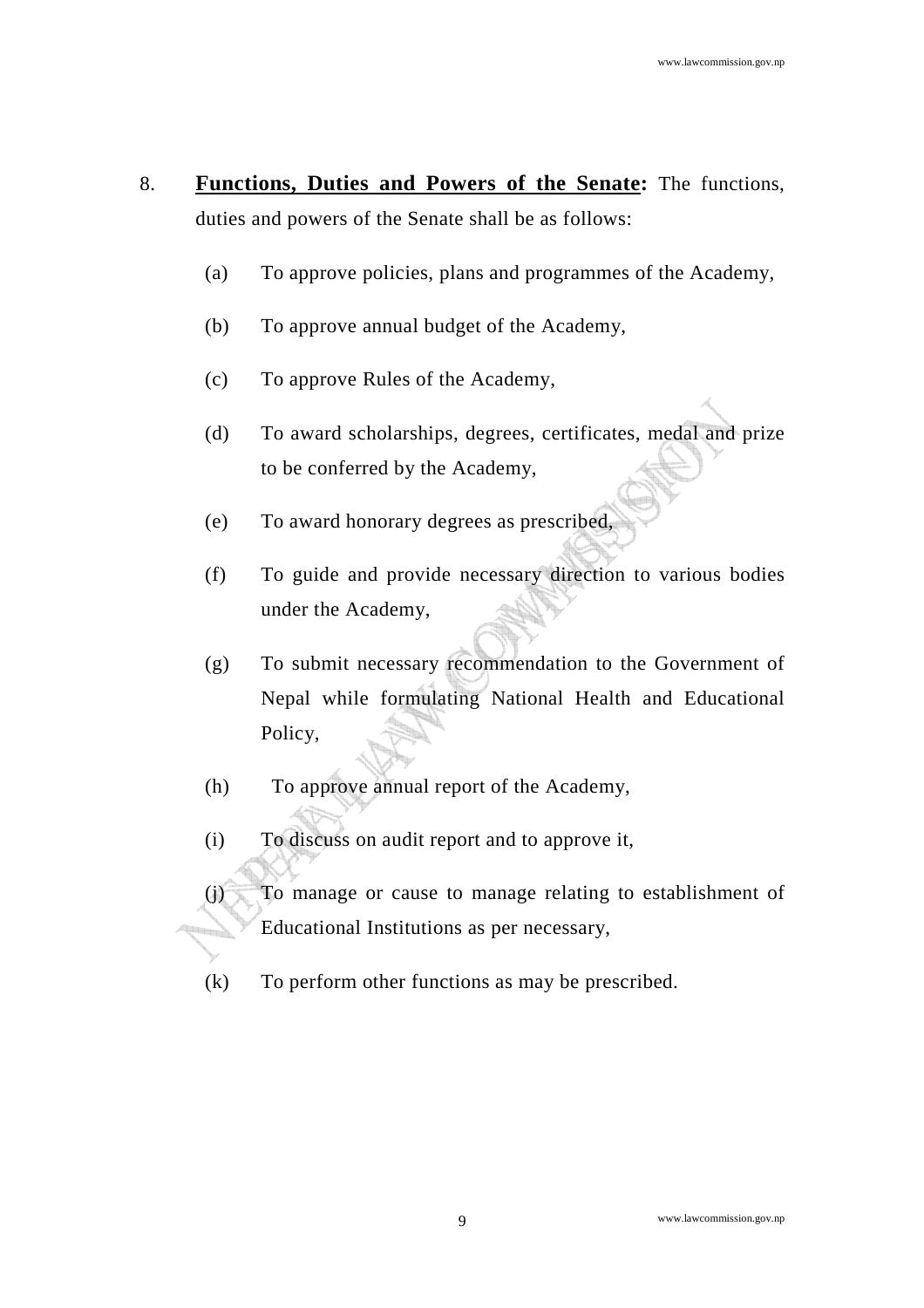#### **Chapter 4**

#### **Constitution, Functions, Duties and Powers of**

#### **Academic Council**

9. **Constitution of Academic Council**: (1) There shall be an Academic Council to manage and regulate the educational, academic and research functions of the Academy.

(2) The Academic Council shall be constituted as follows:

(a) Rector Chairperson

(b) Five persons from amongst Chairperson of various Subject Committees of the Academy nominated by the Senate on the recommendation of Executive Council

Member

(c) Director Member (d) Heads of the Curriculum and

Examination Department of the Academy Member

(e) Two persons including at least One women from amongst Teachers nominated by the Senate on the recommendation of Executive Council Member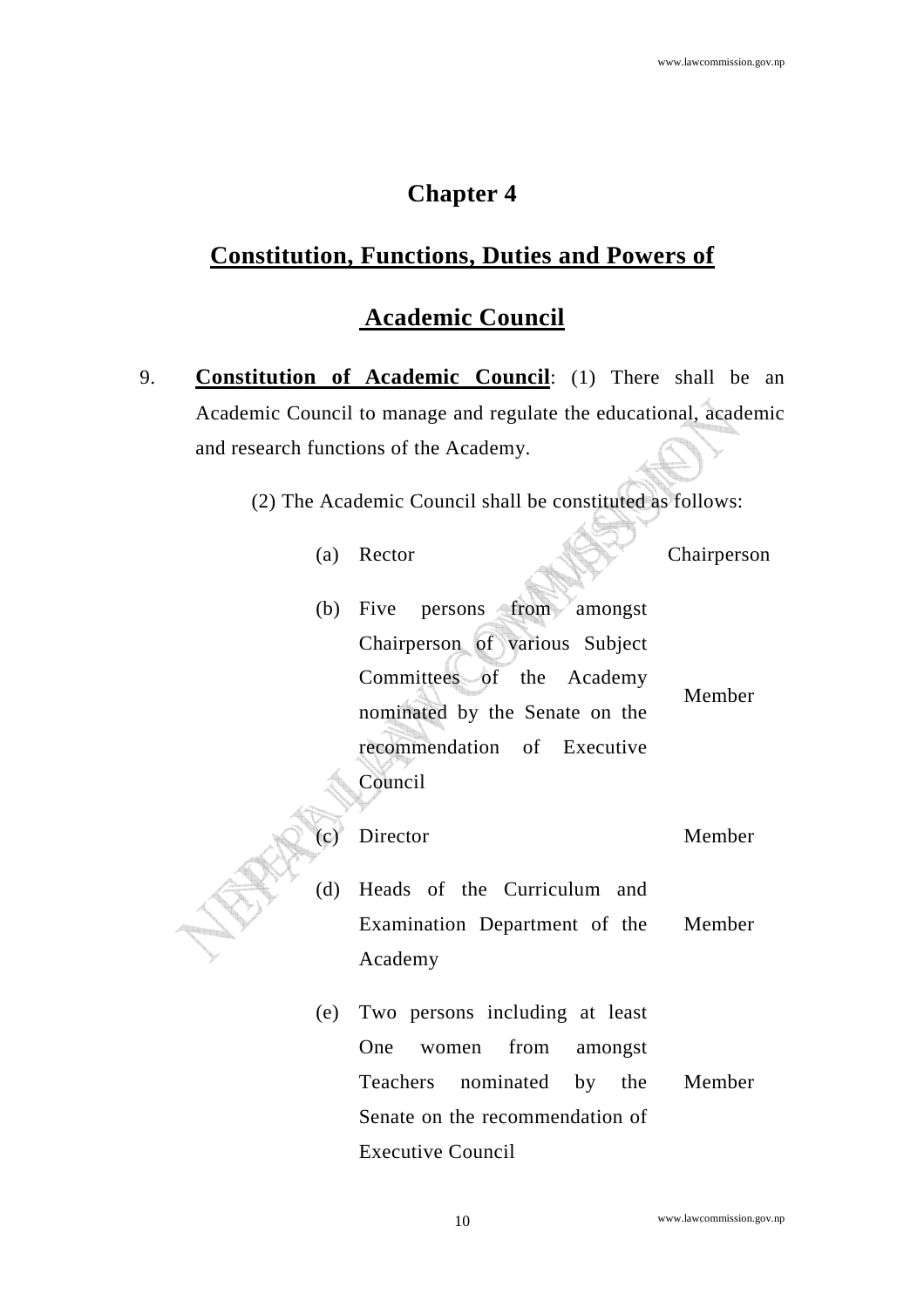- (f) Two persons including at least One woman from amongst the persons who have made substantial contribution in the field of Health nominated by the Senate on the recommendation of Executive Council Member
- (g) The Dean designated by the Vice-Chancellor from amongst the Deans Member-Secretary

 (3) The tenure of office of the nominated members as referred to in Sub-section (2) shall be Three years.

 (4) In case the office of a nominated member falls vacant for any reason whatsoever, another person shall be nominated for the remaining term having fulfilled the same process.

 (5) Procedures relating to the meetings of the Academic Council shall be as prescribed.

- 10. **Functions, Duties and Powers of the Academic Council**: The functions, duties and powers of the Academic Council shall be as follows:–
	- (a) To formulate necessary policies, plans and programmes to systematise and regularise the educational, academic and research functions and submit for the approval in the Senate,
	- (b) To operate or cause to operate study and research programmes to award education in different subjects and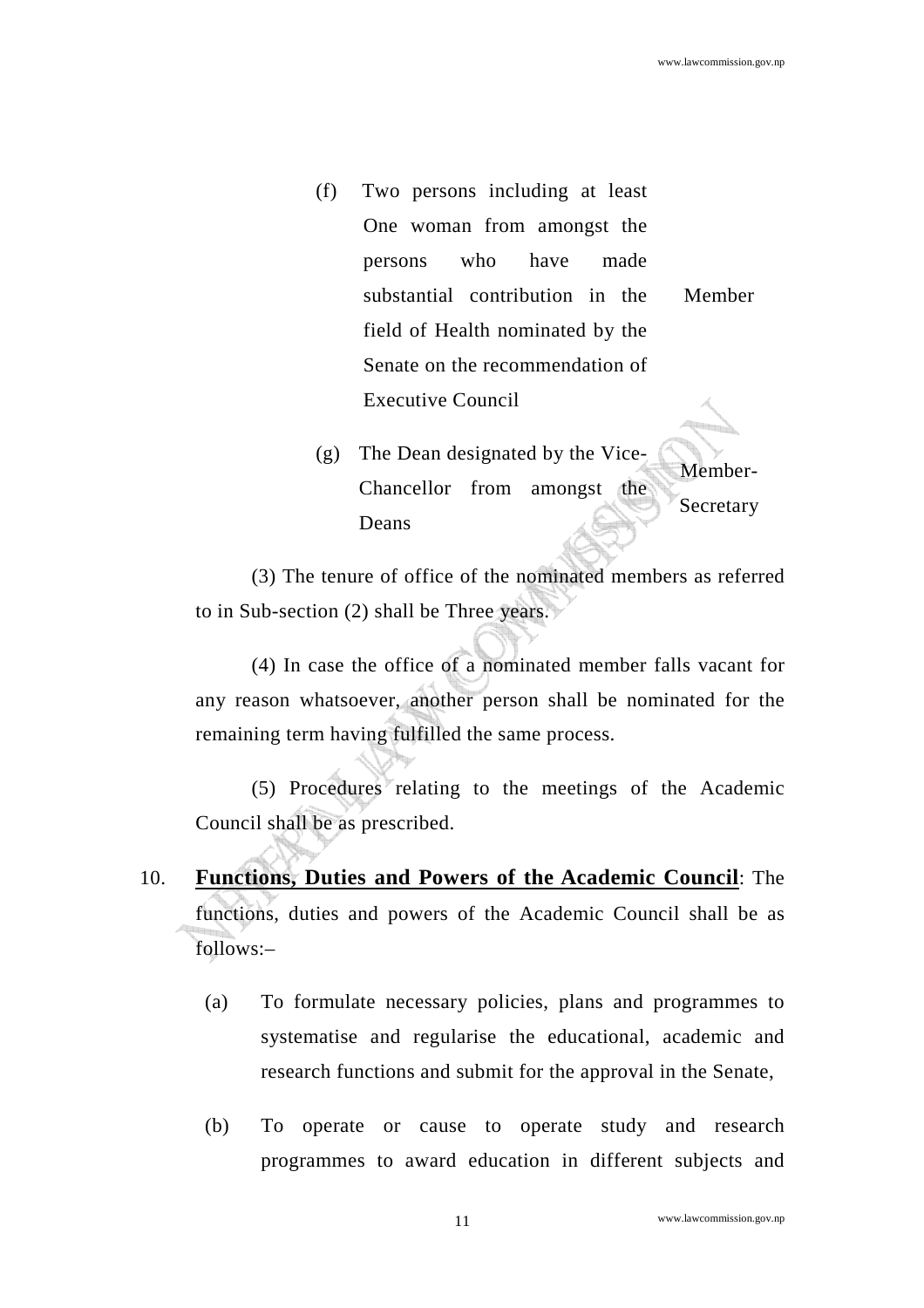levels relating to Health Sciences,

- (c) To determine the qualification of the Teachers necessary for the Academy,
- (d) To approve curriculum and set the standard of study, research, training and orientation to be operated by the Academy,
- (e) To select the students,
- (f) To fix the standards of examination,
- (g) To conduct examination and publish result,
- (h) To recommend to Senate for degrees to the students who get success in the study programme conducted by the Academy,
- (i) To recommend to Senate for honorary degrees, scholarship, medal and prize to be conferred by the Academy,
- (j) To prepare standard text books,
- (k) To evaluate study, research, training and orientation programme to be operated by the Academy,
- (l) To determine the fees to be charged for study, training and research,
	- (m) To implement and execute the decision of Senate relating to Academic Council and to monitor,
	- (n) To perform such other functions as prescribed.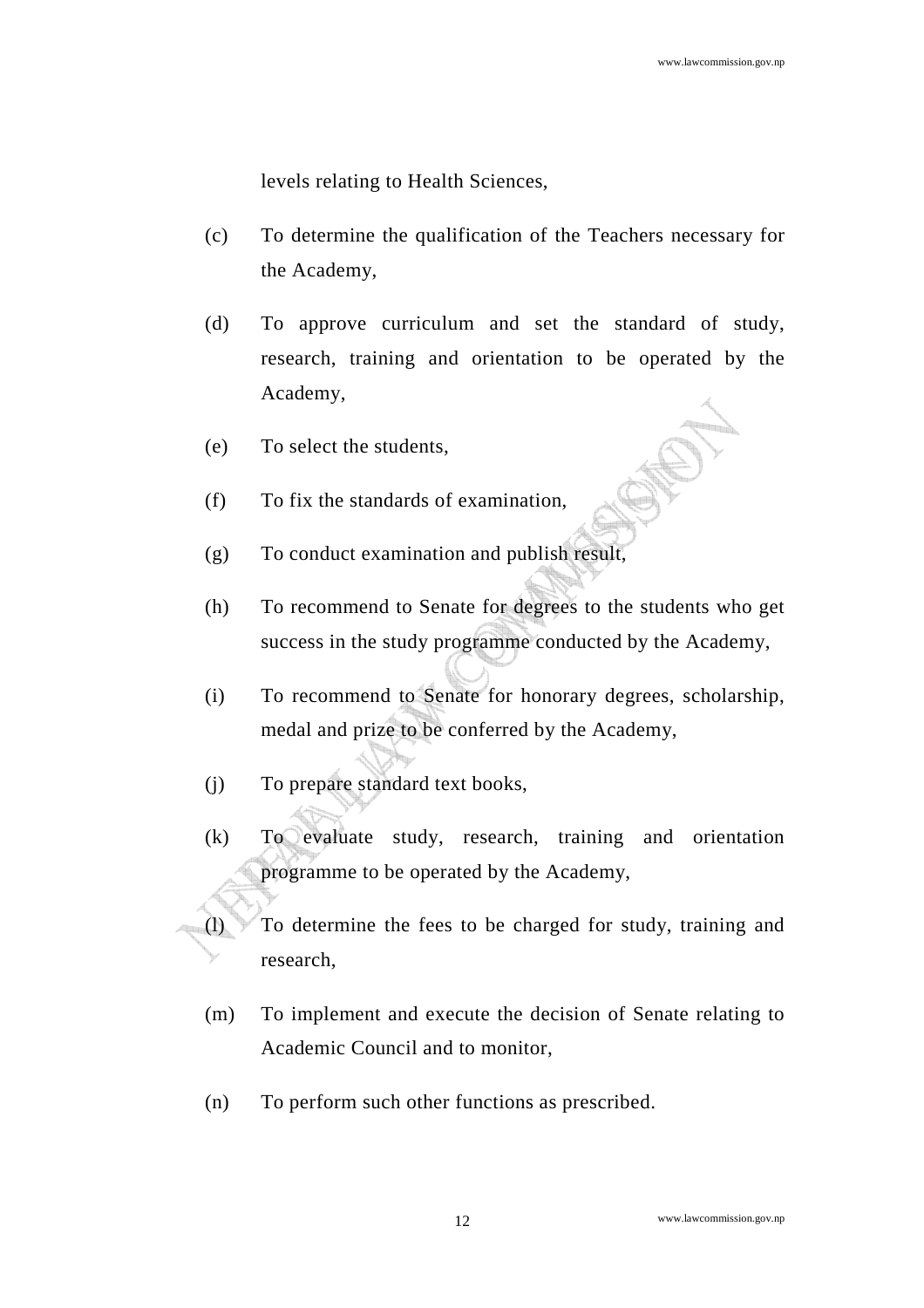le anno

## **Chapter 5**

## **Constitution, Functions, Duties and Powers**

#### **of Executive Council**

- 11. **Constitution of Executive Council**: (1) There shall be an Executive Council to act as the executive body of the Academy.
	- (2) The Executive Council shall be constituted as follows: - A

| (a) | Vice-Chancellor                 | Chairperson |
|-----|---------------------------------|-------------|
| (b) | Rector                          | Member      |
| (c) | One person from amongst the     |             |
|     | Deans                           | Member      |
| (d) | One person from amongst the     |             |
|     | Chiefs of the Educational       |             |
|     | Institutions who is a member of | Member      |
|     | Senate                          |             |

- (e) Director Member
- (f) One person from amongst the Teachers Member
- (g) Registrar Member-Secretary

www.lawcommission.gov.np 13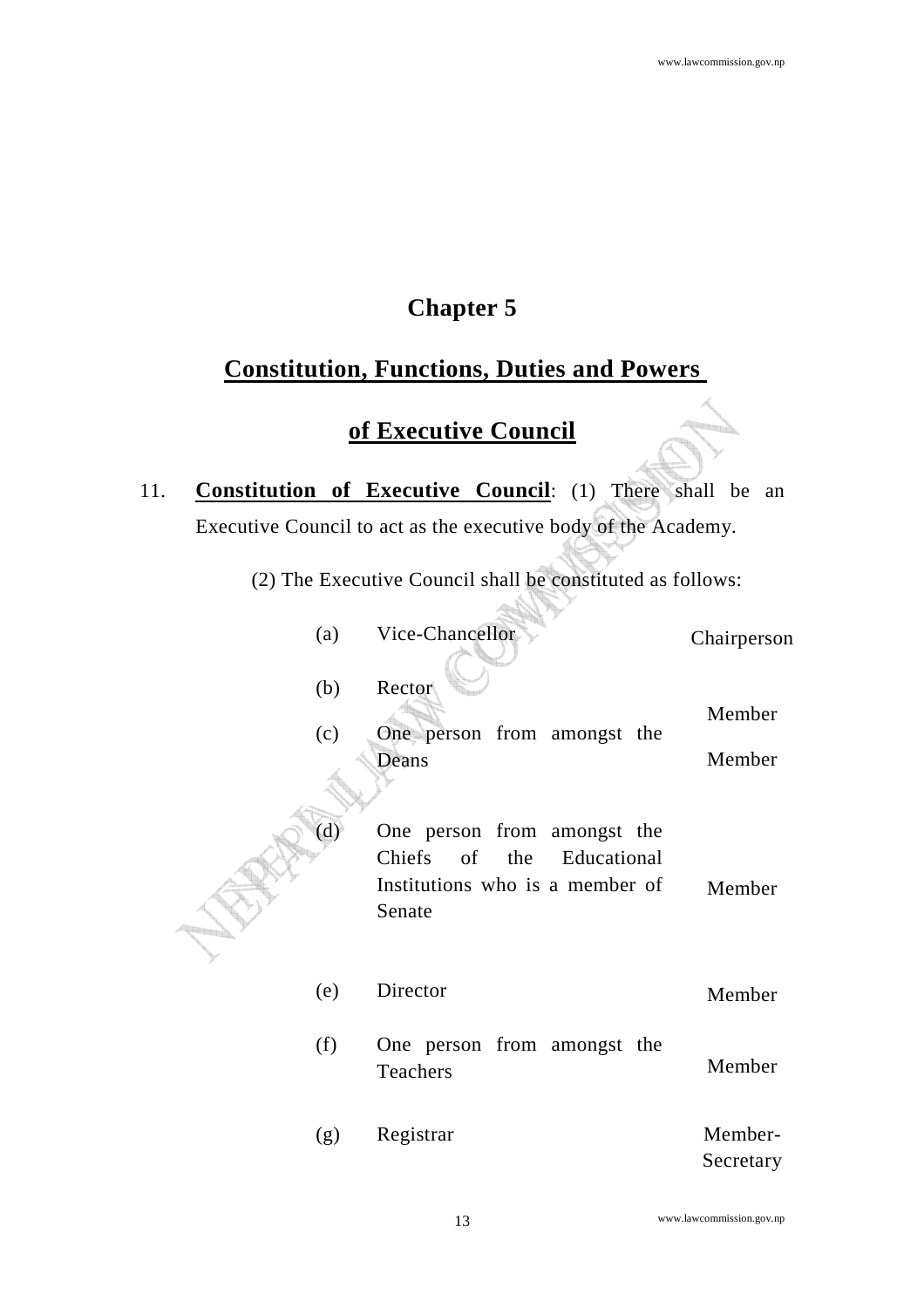(3) The members as referred to in Clauses (c), (d) and (f) of Sub-section (2) shall be nominated by the Pro-chancellor on the recommendation of the Vice-Chancellor.

 (4) The tenure of office of the nominated members as referred to in Sub-section (2) shall be Three years.

 (5) Procedures relating to the meetings of the Executive Council shall be as prescribed.

- 12. **Functions, Duties and Powers of the Executive Council**: The functions, duties and powers of the Executive Council shall be as follows:
	- (a) To execute or cause to execute the decisions and directives of the Senate,
	- (b) To prepare draft of the Rules relating to the Academy and submit them to the Senate for approval,
	- (c) To prepare policies, plans, annual programmes, progress report, annual budget, audit report and other resolutions and introduce them to the Senate for approval,
	- (d) To evaluate and monitor the functions carried out by the bodies under the Academy and to direct such bodies as per necessity,
		- (e) To operate, look after and protect, sell, or lease or contract the fund and movable and immovable property of the Academy subject to the policy, guidelines of the Senate,

Provided that, prior approval of the Government of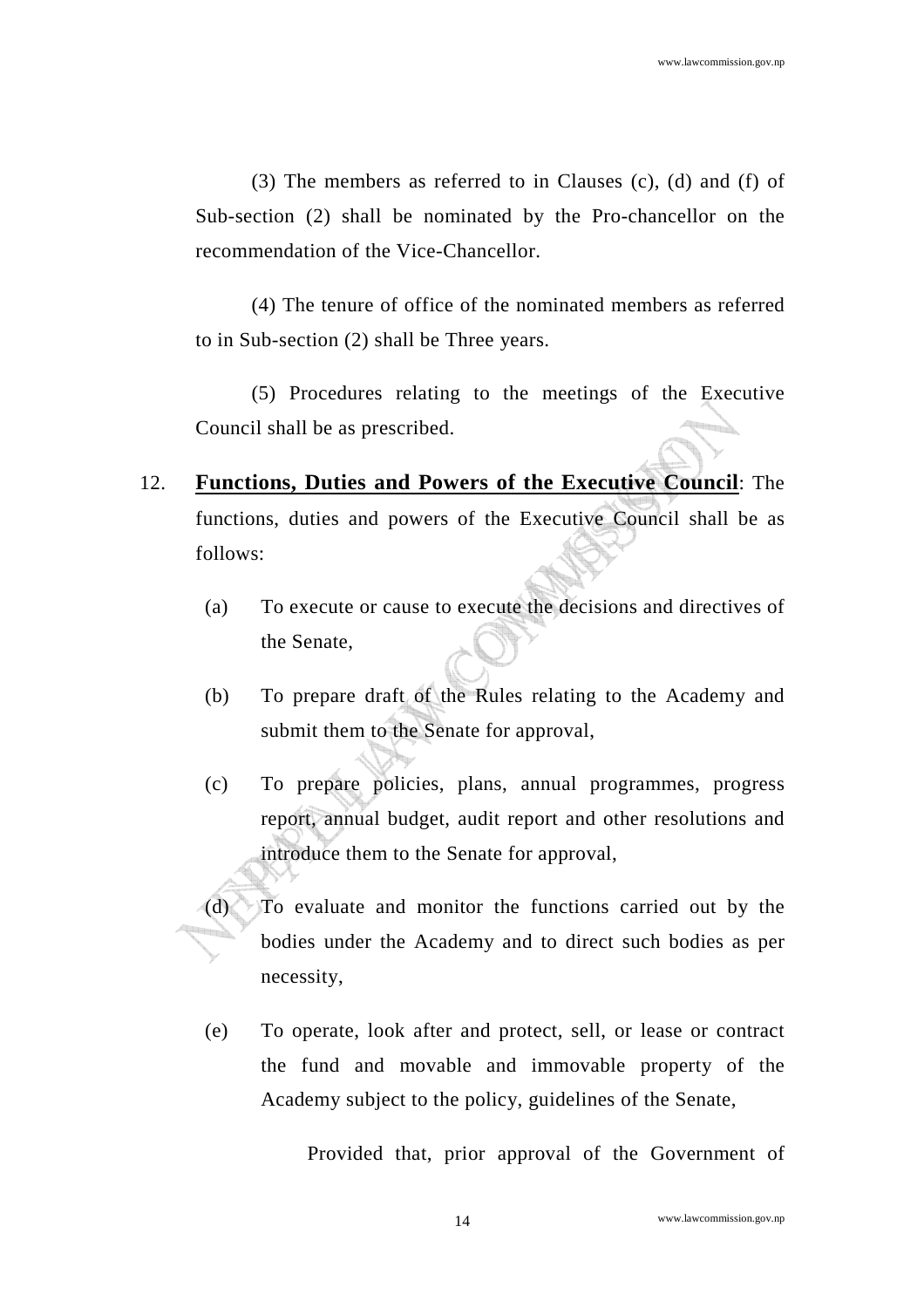Nepal shall be taken to sell the immovable property which was received from the Government of Nepal.

- (f) To appoint and promote teachers and employees necessary for the Academy on the recommendation of the Selection Committee,
- (g) To accept various kind of assistance to the Academy,
- (h) To carry out other functions as prescribed.

#### **Chapter 6**

## **Constitution, Functions, Duties and Powers**

## **of Selection Committee**

13. **Selection Committee**: (1) In order to recommend for the appointment and promotion of the teachers and employees of the Academy, there shall be a Selection Committee.

 (2) The Selection Committee shall have the following Chairperson and members,-

- (a) A person from amongst the persons who obtained at least Masters Degree in Health Sciences having working experience of Ten years in health sector or special class or who has fulfilled the managerial or academic responsibility as a Special Class Officer or Professor Chairperson
	- (b) One person from Member

15 www.lawcommission.gov.np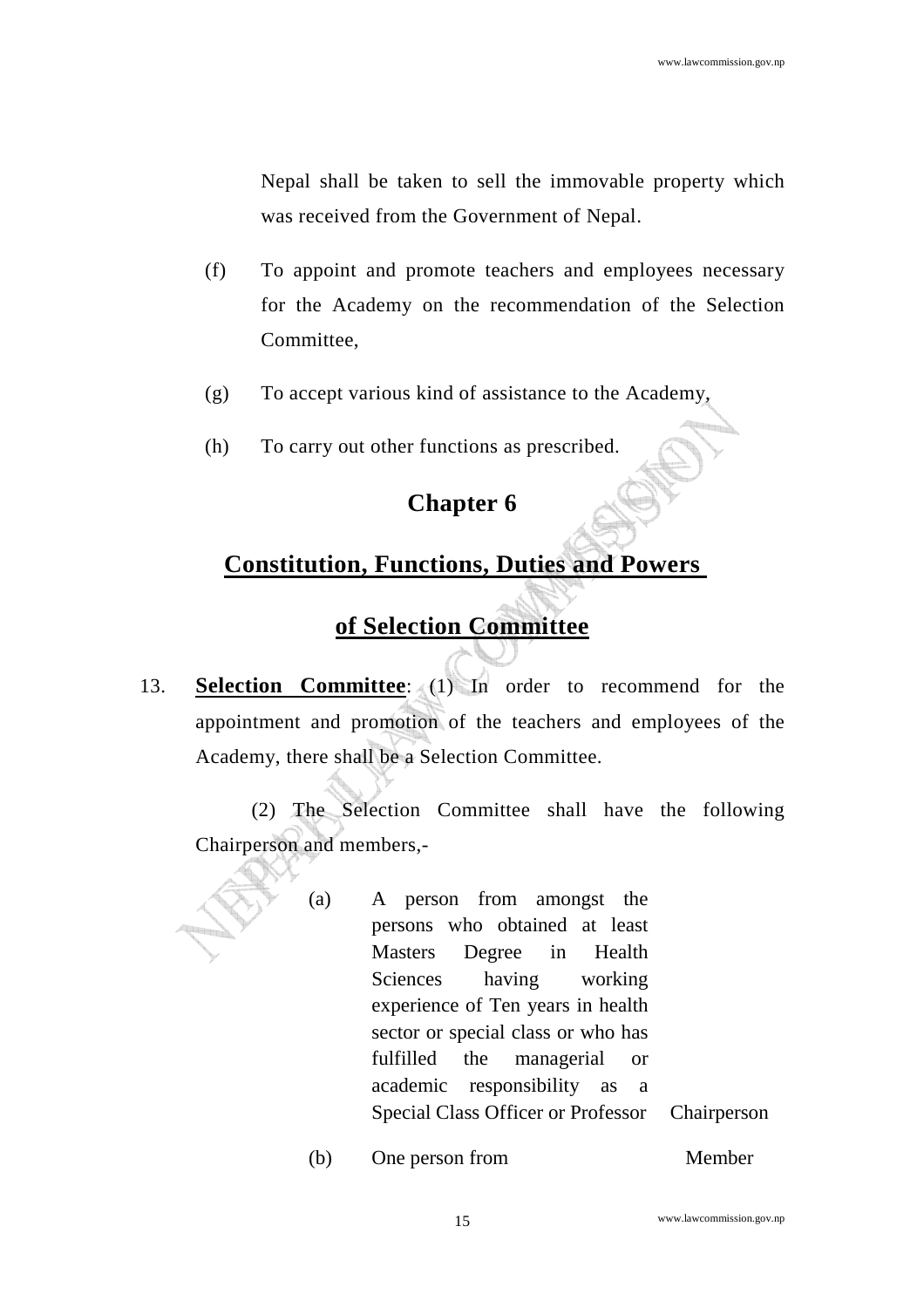#### amongst Teachers

(c) Registrar Member

 (3) The Chairperson and the member as referred to in Clauses (a) and (b) of Sub-section (2) shall be appointed by the Senate.

 (4) The tenure of office of the Chairperson and the nominated member of the Selection Committee shall be Four years.

 (5) Other functions, duties and powers of the Selection Committee shall be as prescribed.

 (6) Remuneration, facilities and other conditions of service of the Chairperson and facilities of the members of the Selection Committee shall be as prescribed.

 (7) Procedures relating to the meetings of the Selection Committee shall be as prescribed.

## **Chapter 7**

## **Educational Council, Educational Institutions,**

**Hospital and Other Bodies**

14. **Provision relating to Education council, Faculty and Research Centre**: (1) The Academy may establish Education council, Faculty and Research Centre.

 (2) The constitution, functions, duties and powers of the Education council, Faculty and Research Centre established pursuant to Sub-section (1) shall be as prescribed.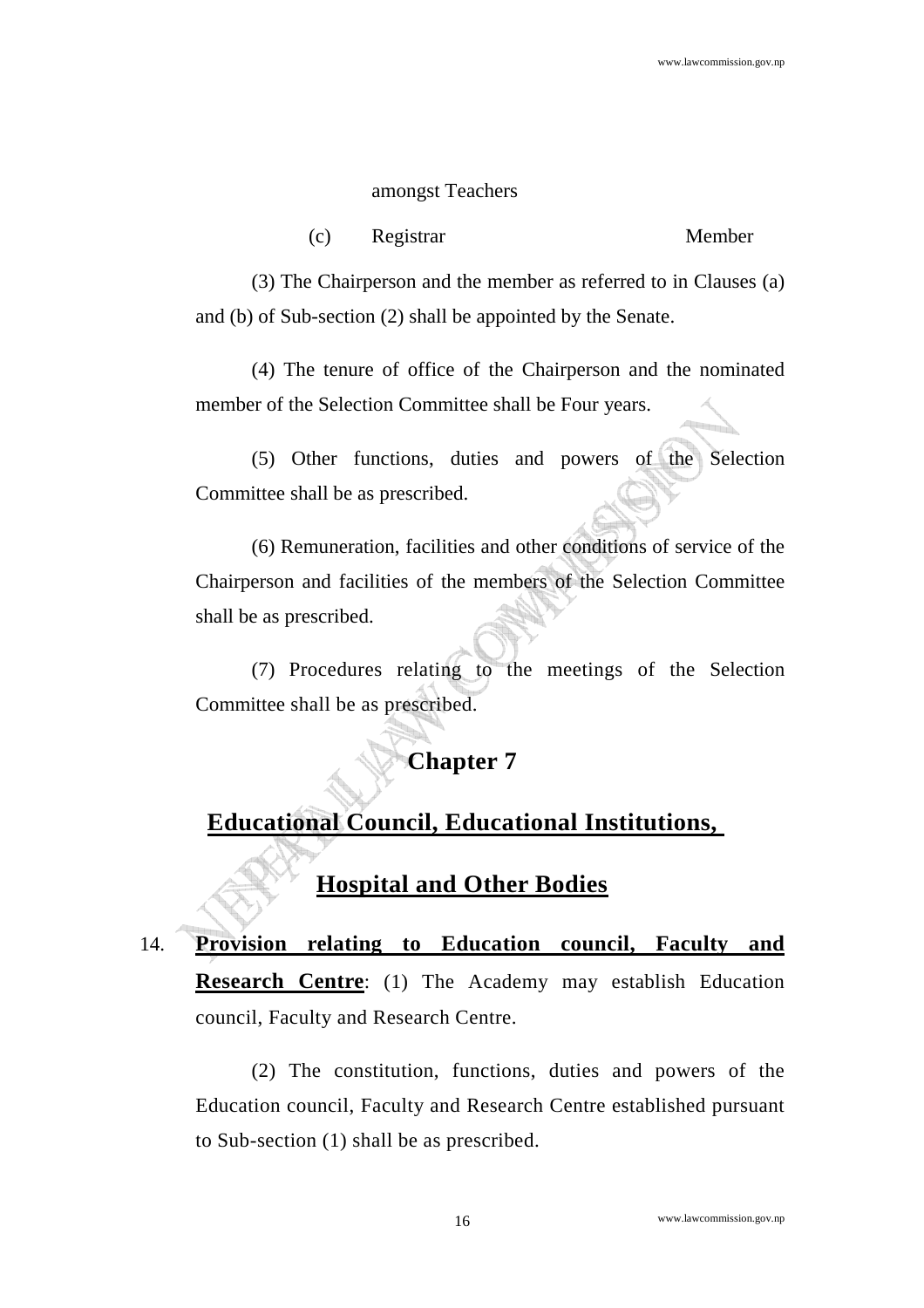#### 15. **Establishment and Operation of Educational Institutions**: (1)

The Academy may establish Educational Institutions as per necessity in order to carry out study and research activities in the various subjects relating to Health Sciences.

 (2) The operation of the Educational Institutions established pursuant to Sub-section (1) shall be as prescribed.

16. **Establishment and Operation of Hospital**: (1) The Academy shall establish Hospital in order to carry out high standard study or research activities in Health field and to provide qualitative and easy health service.

 (2) The *Karnali* Zonal Hospital established and operated as per prevailing law at the time of the commencement of this Act shall be deemed to have been established pursuant to Sub-section (1).

 (3) The operation and management of Hospital shall be as prescribed.

17. **Hospital Management Committee**: (1) There shall be a Hospital Management Committee for the well operation of the Hospital under the Academy.

 (2) Constitution, functions, duties and powers of the Hospital Management Committee shall be as prescribed.

#### **Chapter 8**

## **Official, Teacher and Employee of the Academy**

18. **Chancellor:** (1) The Prime Minister shall be the Chancellor of the Academy.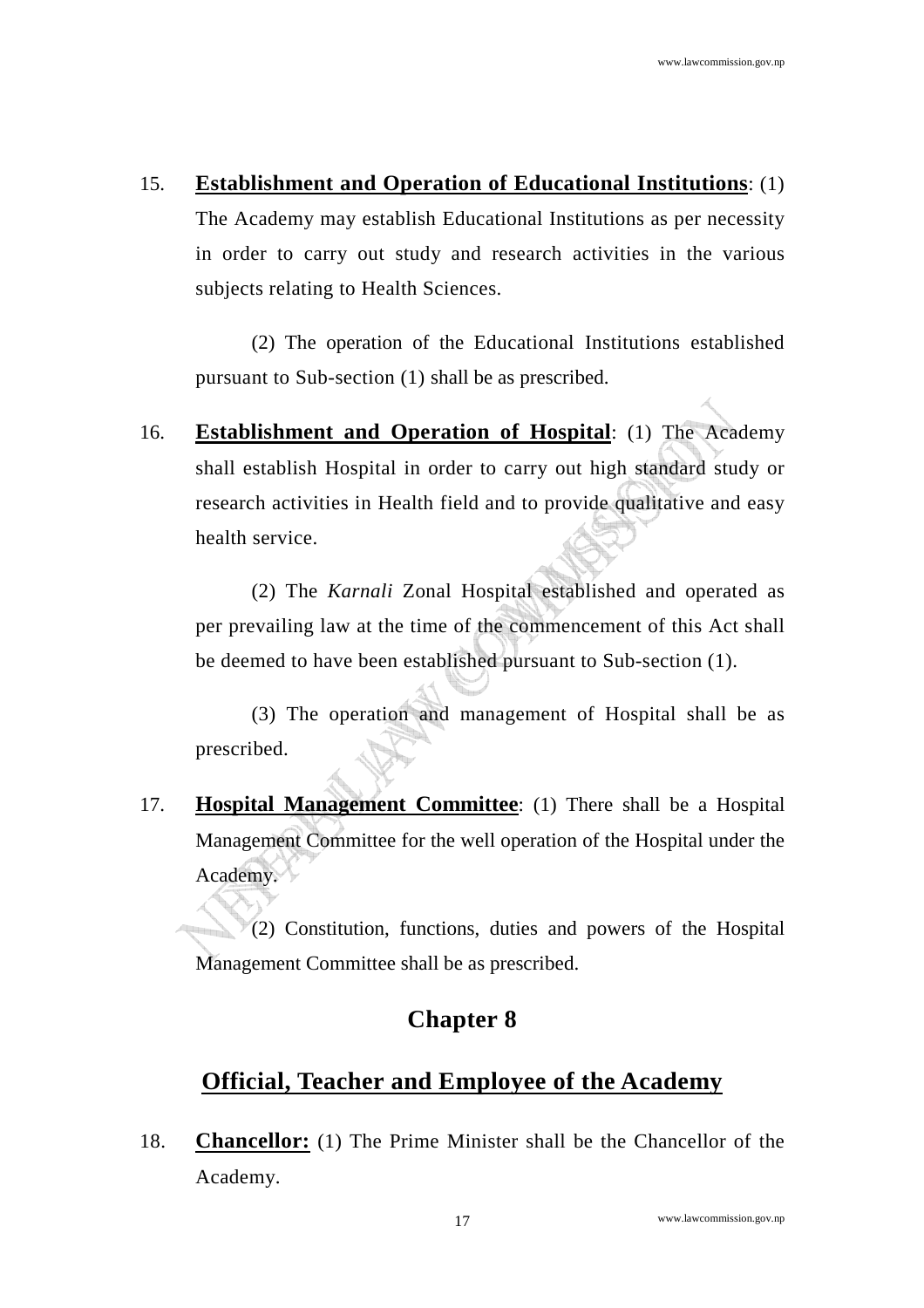(2) The Chancellor shall be the chief of the Academy.

19. **Pro-Chancellor**: (1) The Minister or the Minister of State for Health and Population shall be the Pro-Chancellor of the Academy.

 (2) The Pro-Chancellor may inspect the Academy and give directions as required.

20. **Vice-Chancellor**: (1) The Vice-Chancellor shall be the chief official, working for full-time, at the Academy.

 (2) In order to recommend for appointment to the post of Vice-Chancellor, a committee in the Chairpersonship of Prochancellor with other Two members shall be constituted by the Chancellor and the Chancellor shall appoint Vice-chancellor from the recommendation of such Committee.

 (3) The tenure of office of the Vice-Chancellor shall be Four years.

 (4) The functions, duties and powers and remuneration, facilities and conditions of service of the Vice-Chancellor shall be as prescribed.

- 21. **Rector***:* (1) The Rector of the Academy shall be appointed by the Pro-Chancellor on the recommendation of the Vice-Chancellor for the supervision of the educational and academic functions of the Academy.
	- (2) The Rector shall be a full-time official.
	- (3) The tenure of office of the Rector shall be Four years.
	- (4) Other Functions, Duties and Powers, Remuneration,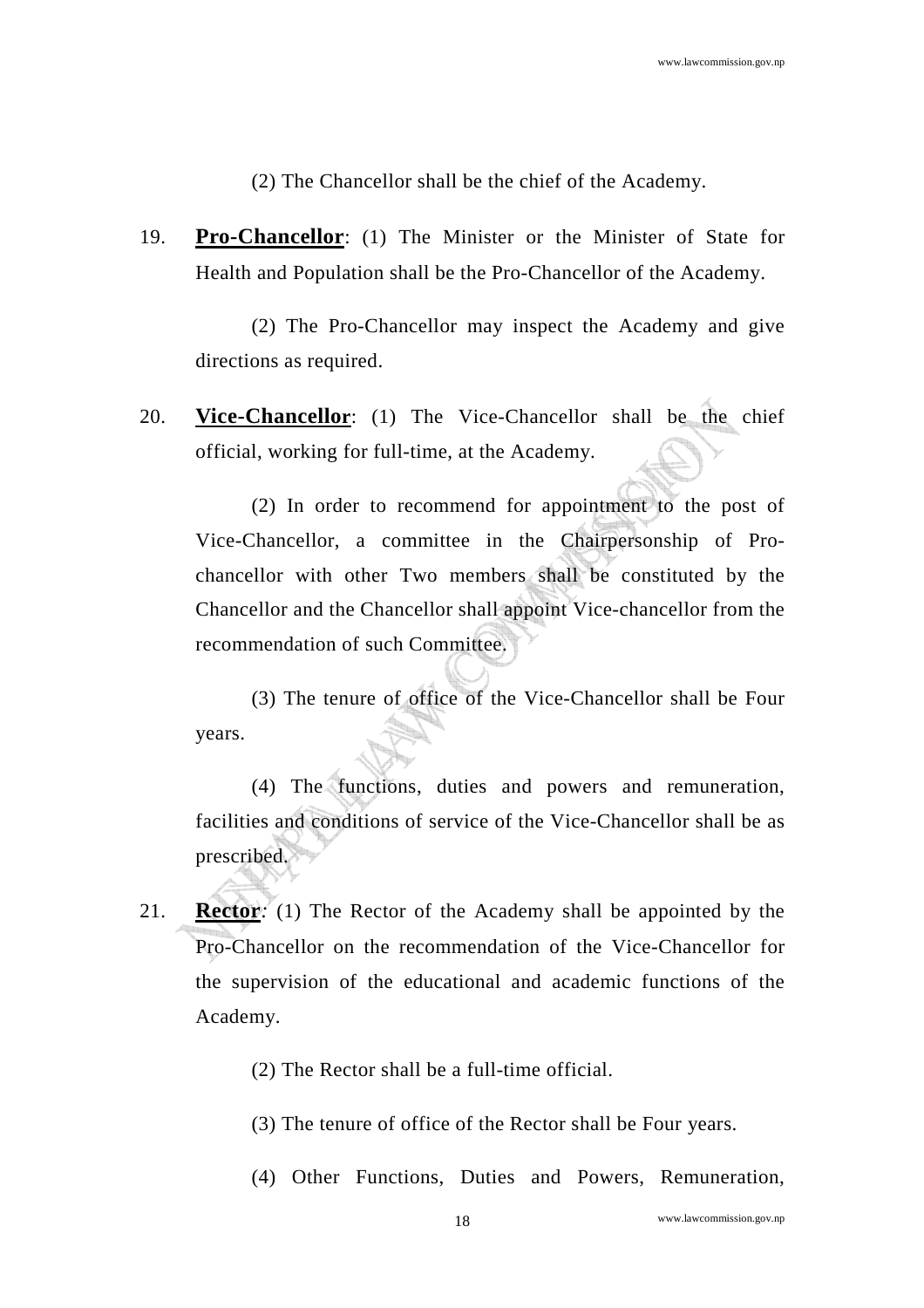Facilities and Conditions of Service of the Rector shall be as prescribed.

22. **Registrar***:* (1) The Registrar of the Academy shall be appointed by the Pro-Chancellor on the recommendation of the Vice-Chancellor for the supervision of the financial and administrative functions of the Academy.

(2) The Registrar shall be a full-time official.

(3) The tenure of office of the Registrar shall be Four years.

(4) Other Functions, Duties and Powers, Remuneration, Facilities and Conditions of Service of the Registrar shall be as prescribed.

- 23. **Dean**: (1) The Dean shall be appointed by the Vice-chancellor to carry out the functions as a Chief of the faculty of the Academy.
	- (2) The Dean shall be a full-time working paid official.
	- (3) The tenure of office of the Dean shall be Four years.

(4) Other Functions, Duties and Powers, Remuneration, Facilities and Conditions of Service of the Dean shall be as prescribed.

- 24. **Director**: (1) The Director shall be appointed by the Vice-chancellor on the recommendation of Registrar to carry out the function as an administrative chief of the Hospital.
	- (2) The tenure of office of the Director shall be Four years.
	- (3) Other Functions, Duties and Powers, Remuneration,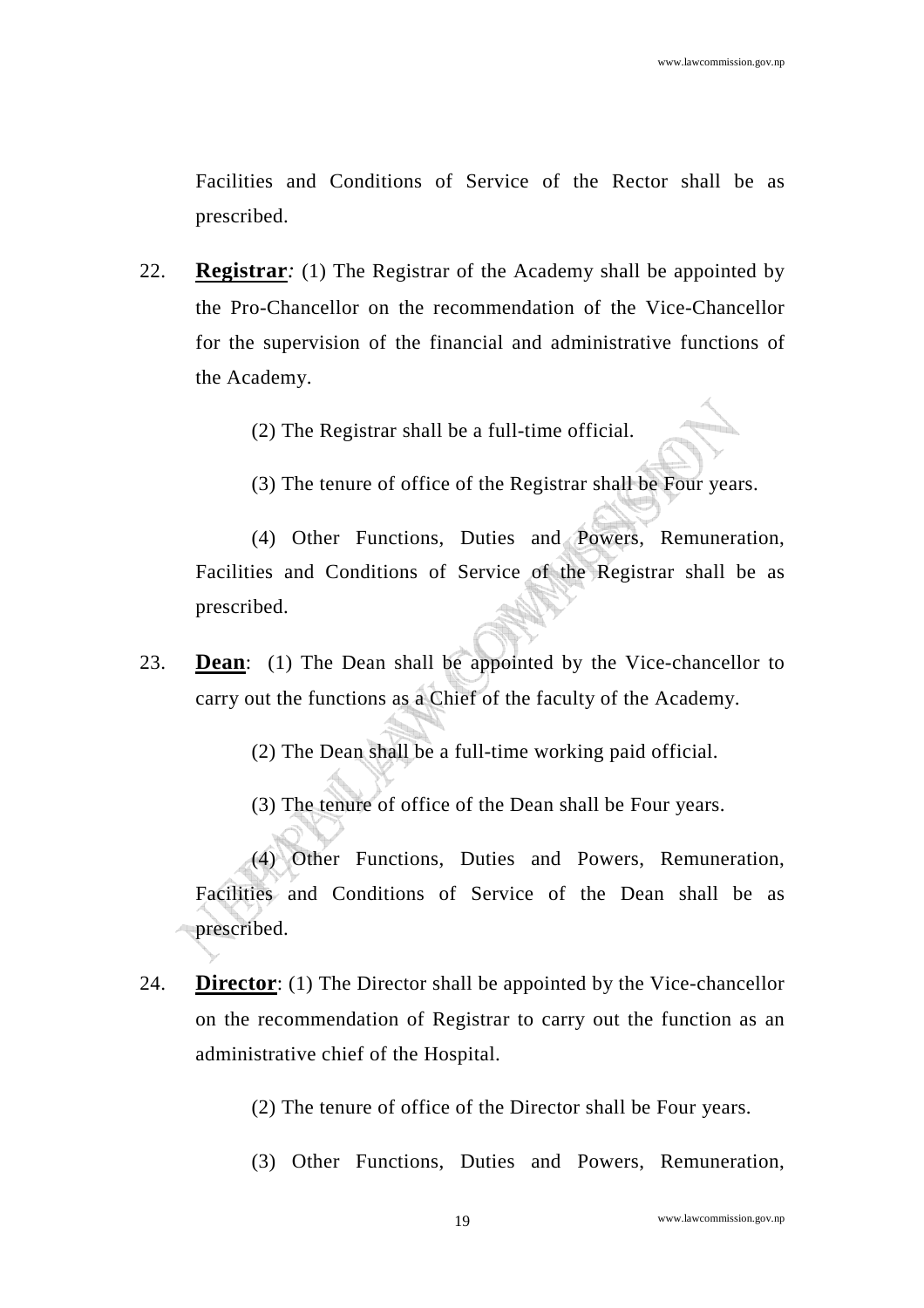Facilities and Conditions of Service of the Director shall be as prescribed.

25. **Other Officials**: (1) There shall be other Officials at the Academy as prescribed.

(2) The appointment, Functions, Duties and Powers, Remuneration, Facilities and Conditions of Service of the Officials as referred to in Sub-section (1) shall be as prescribed.

26. **Removal from Office**: (1) If One Fourth of the currently existing members of the Senate make an application in writing to the Chancellor that the Vice-Chancellor, Rector or Registrar are failing to perform the duties of their respective posts or not performing their duties honestly or not abiding by the conduct as required to their post, the Chancellor shall form Three members Inquiry Committee under the chairpersonship of the member of the Senate consisting member of the Senate and Secretary at the Ministry of Health and Population.

(2) In case Inquiry Committee as referred to in Sub-section (1) recommends that the Vice-Chancellor, Rector or Registrar are failing to perform the duties of their respective posts or not performing their duties honestly or not abiding by the conduct as required to their post and it such report is approved by the Senate, the Chancellor shall remove Vice-Chancellor, Rector or Registrar from office.

 (3) In case, an Inquiry Committee is constituted pursuant to Subsection (1), such Official shall be *ipso facto* suspended till the matter is decided by the Senate as referred to in Sub-section (2).

(4) The process of removal from office to other Official besides the Vice-Chancellor, Rector or Registrar shall be as prescribed.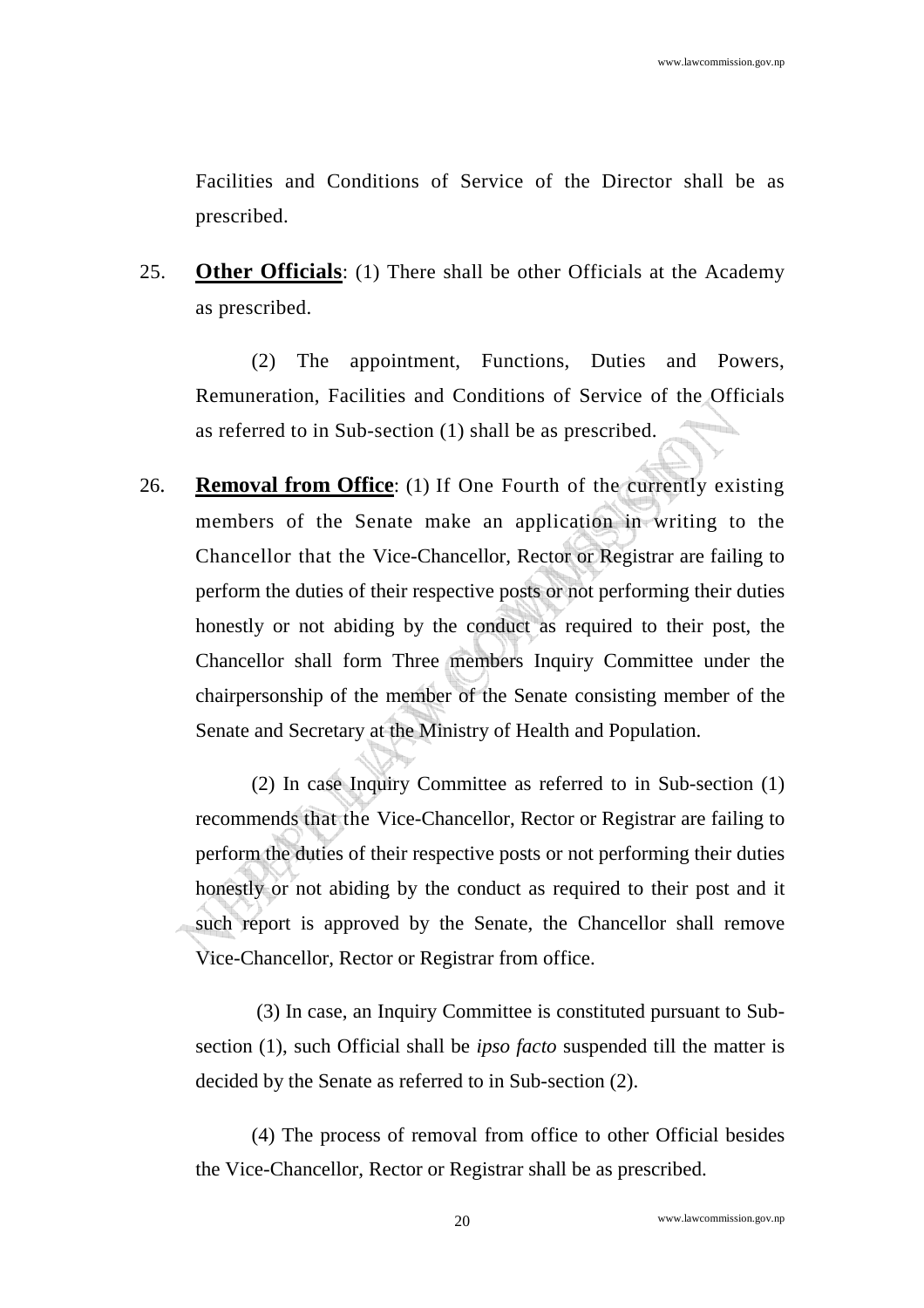(5) The Inquiry Committee shall give a reasonable opportunity to defend himself/herself before the recommendation of removing from the office to the Official as referred to in Sub-section (2).

27**. Teacher and Employee of the Academy**: (1) There shall be teachers and employees at the Academy in required numbers.

 (2) The teachers and employees of the Academy shall be appointed on the recommendation of the Selection Committee as prescribed.

(3) The functions, duties and powers, remuneration, facilities and conditions of service of the teachers and employees of the Academy shall be as prescribed.

## **Chapter 9**

## **Fund, Account and Audit of the Academy**

28. **Fund of the Academy**: (1) There shall be a separate fund of the Academy.

(2) The fund as referred to in Sub-section (1) shall consist the following amounts:

- (a) Amounts received from Government of Nepal,
- (b) The amount received from educational fees and service fees,
- (c) The amount received as assistance or loan from national and foreign individual, associations, institutions or foreign government,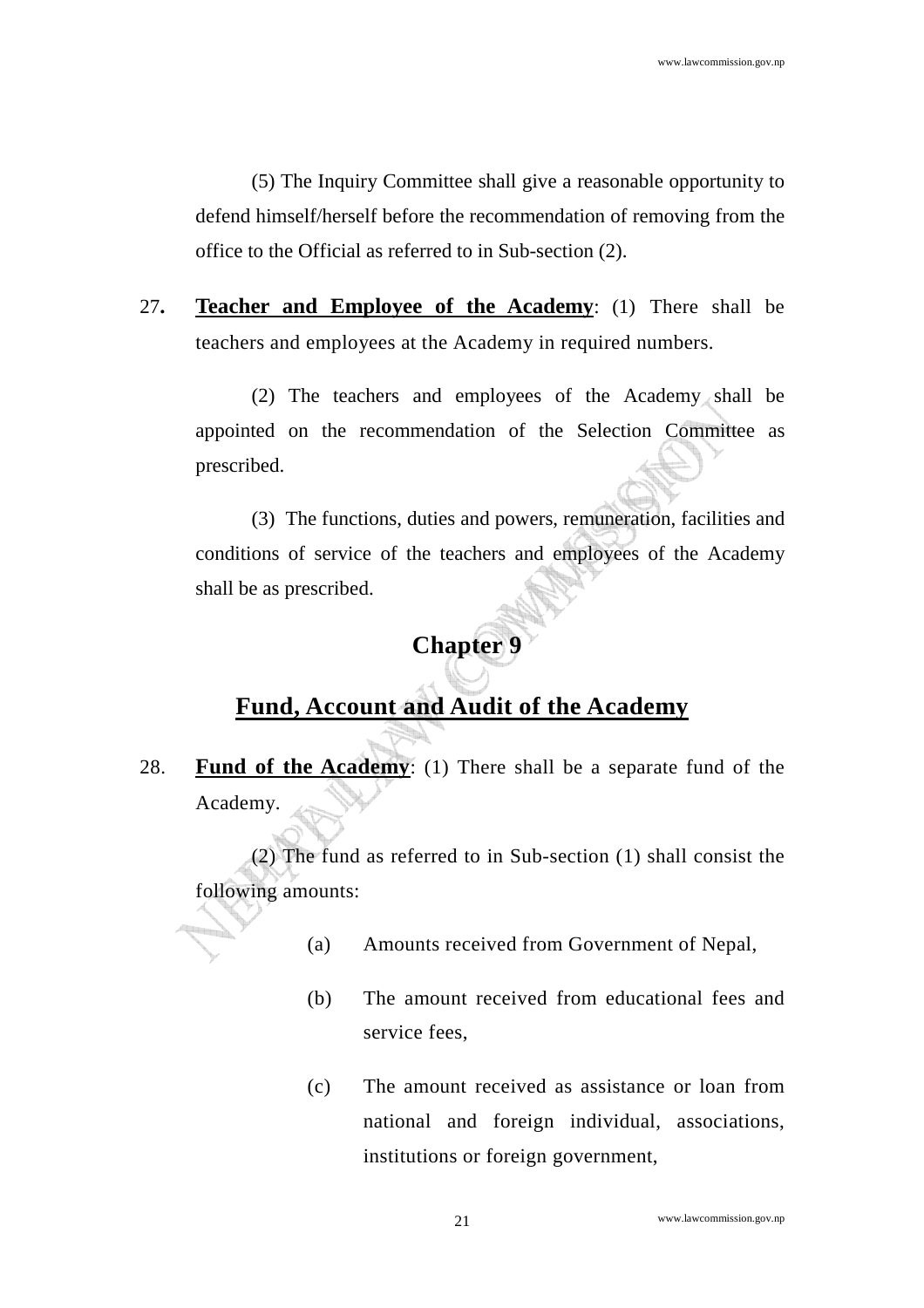(d) Amount to be received from any other source.

 (2) While receiving any amount from foreign individual, association, institution or government pursuant to Clause (c) of Subsection (1), the Academy shall have to obtain approval of Government of Nepal.

 (3) The amount of the fund of the Academy shall be deposited in an account opened in the commercial bank.

 (4) All expenditure of the Academy shall be borne from the fund pursuant to Sub-section (1).

 (5) The fund and account of the Academy shall be operated as prescribed.

29. **Accounts and Auditing**: (1) The accounts of incomes and expenditures of the Academy shall be maintained as per prevailing laws.

 (2) The audit of the accounts of the Academy shall be carried out by the Auditor General.

#### **Chapter 10**

#### **Miscellaneous**

- 30. **Not to provide Affiliation**: The Academy shall not provide an affiliation to any educational institution.
- 31. **To Act in Accordance with National Health and Education Policy:** It shall be the duty of the Academy to act in accordance with the National Health and Education Policy approved by Government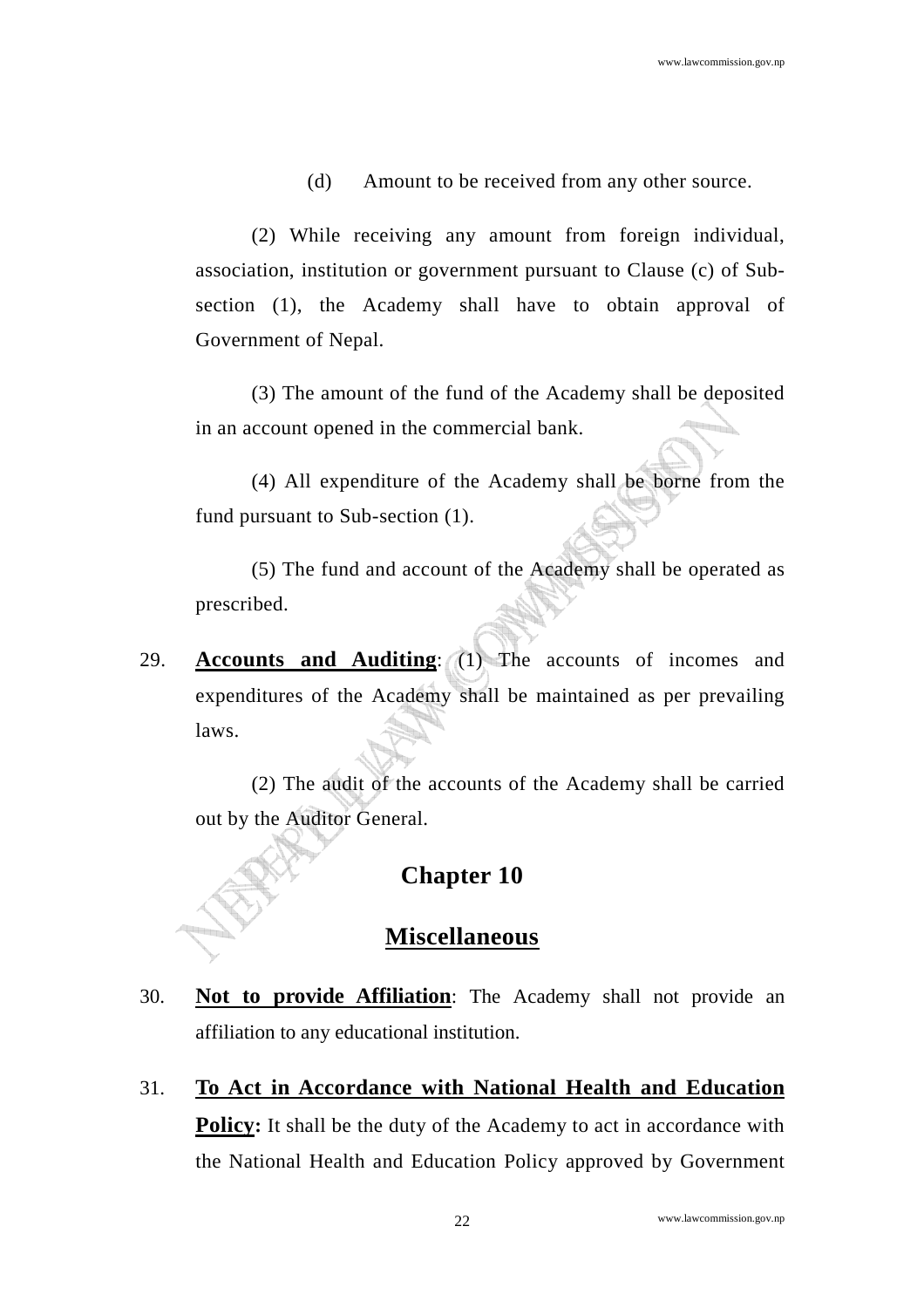of Nepal.

32. **Provision relating to Reservation**: (1) The Academy shall manage the reservation of at least Forty-five percent to be admitted in every educational calendar upto Bachelor's degree in every level to the Nepali student who permanently residing in backward area and passes School Leaving Certificate from Community School of such backward area.

 (2) The Academy shall manage the reservation as prescribed in the admission in Master's degree level to the Nepali student who permanently residing in backward area and passes School Leaving Certificate from Community School of such backward area and received higher education from Higher Secondary School or educational institution of such area.

 (3) The priority shall be provided to women, *dalit*, *aadibasi/janjati, madhesi* and backward class student in the reserved quota as referred to in Sub-sections (1) and (2).

(4) The student shall be selected for reservation as referred to in Sub-section (1) on competition.

- 33. **Priority shall be given to the students in admission**: (1) The Academy shall provide priority to the persons who have served in the Health Institution of remote area for the prescribed period while admitting students at various level.
- 34. **Scholarship shall be provided**: (1) The Academy shall provide full scholarship at least Twenty percent of the total student admitted in every educational calendar to poor students.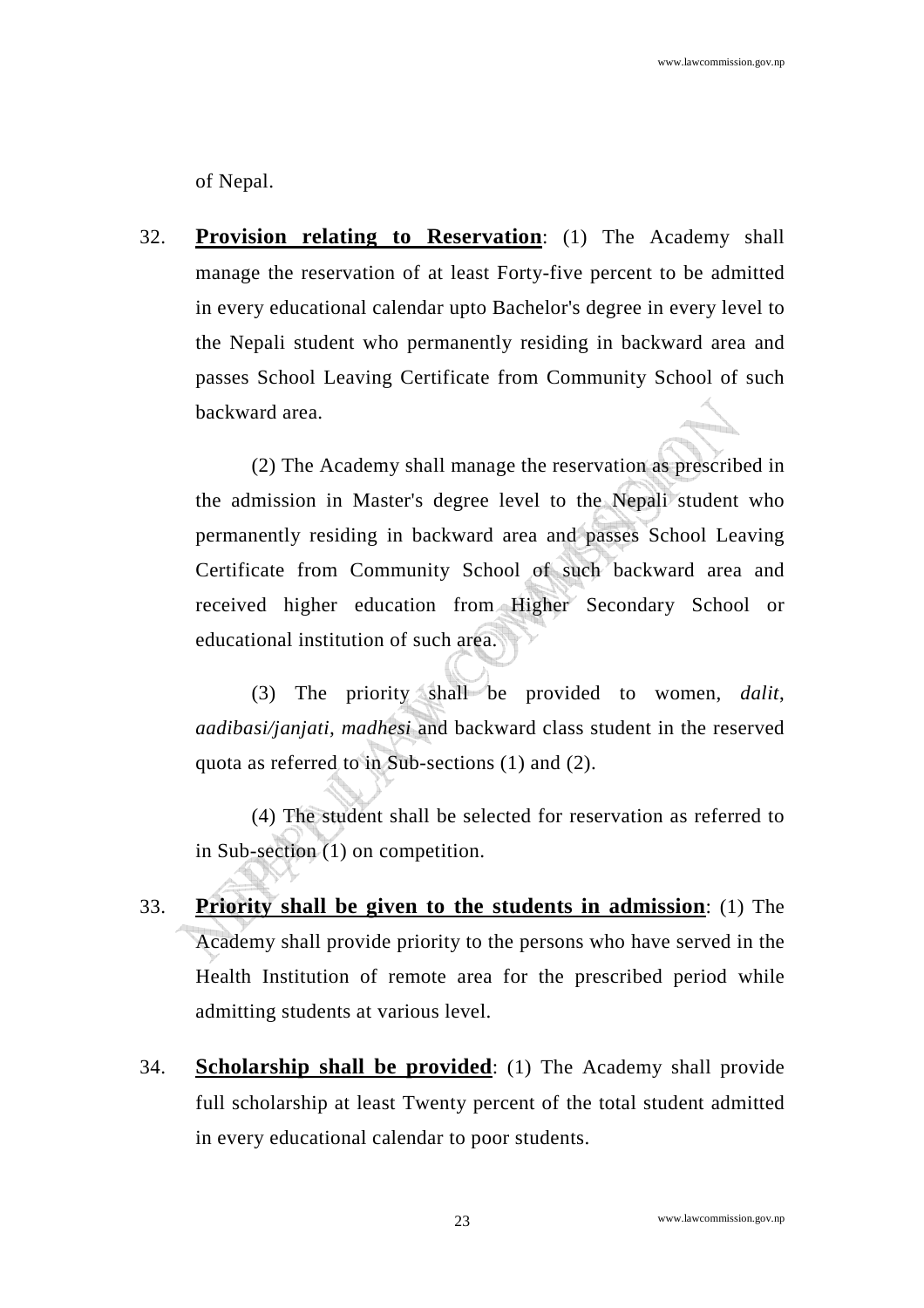**Explanation**: For the purpose of this Section "Poor" means the student who studied and passed School Leaving Certificate from Governmental/Community School and recommended as poor from Village Development Committee or Municipality on prescribed grounds.

 (2) The Twenty percent as referred to in Sub-section (1) shall count as cent percent and only Forty-five percent of such cent percent scholarship shall be provided to women, *dalit, adibasi/janjati, madhesi* and backward area student.

 (3) The Academy may provide partial scholarship to poor student.

 (4) The grounds of providing scholarship as referred to in Subsections (1) and (2) shall be as prescribed.

 (5) Any institution or association may provide scholarship to any student to study in the Academy.

35. **To serve in the prescribed place**: (1) The student who studies in the Academy in scholarship or reservation as per this Act shall have to serve in the remote area upto a prescribed period.

 $(2)$  If an institution or association prescribes a condition to a student studied in the scholarship provided by such institution or association to serve in a place for a specified period, he/she shall have to serve as per such condition and if such condition is not prescribed one shall has to serve as referred to in Sub-section (1).

 (3) The student, admitted in the Academy in priority as referred to in Section 33, shall have to work in the remote area upto a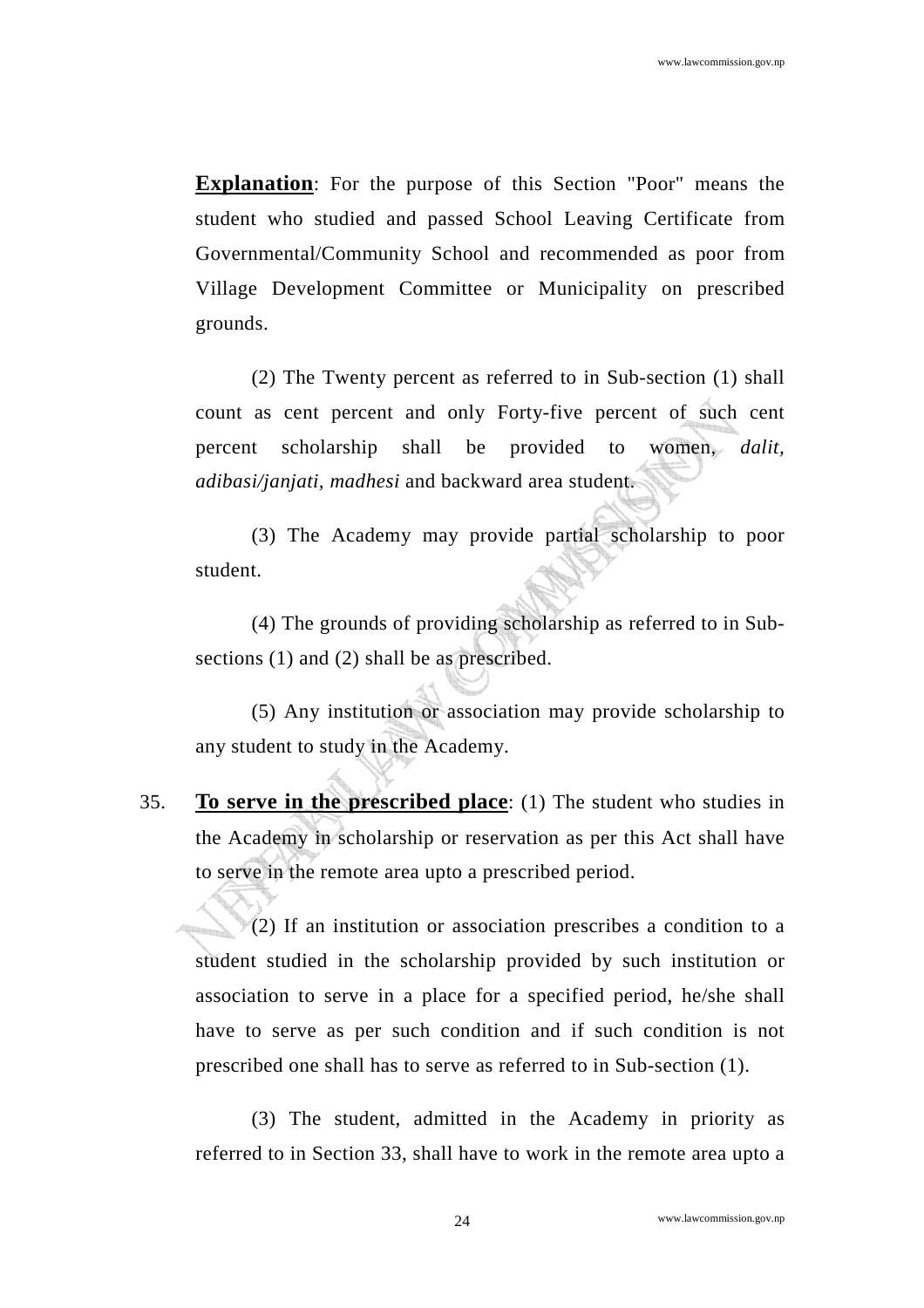period as prescribed by the Academy.

 (4) The Academy shall award permanent educational certificate to student when one serves full period as referred to in Sub-sections (1), (2) and (3) who studied in the reservation pursuant to Sub-section (1) and (2) of Section 32 and priority or scholarship pursuant to Section 33 and 34.

 (5) The Academy may make necessary arrangements to the students to encourage to serve in the health institution of remote areas after their study besides the student who studied in reservation, priority or scholarship pursuant to Sections 32, 33 and 34.

36. **Annual report**: (1) The Academy shall submit its annual report stating its functions and activities within a year to the Government of Nepal within Three months of the expiry of every fiscal year.

 (2) The report as referred to in Sub-section (1) shall include brief details of the functions performed with in a year and achievements of the Academy in addition to other details.

37. **Delegation of powers:** (1) The Senate may delegate any of the powers conferred to it under this Act to the Academic Council, Executive Council or the Vice-Chancellor.

(2) The Academic Council, Executive Council or Selection Committee may delegate any of the powers conferred to it under this Act to any Officials or any subordinate bodies.

38. **Act not to be invalid:** Where an act has been done after the vacancy of a post of any official or member of the Academy or on occurrence of any error in the appointment of official or member,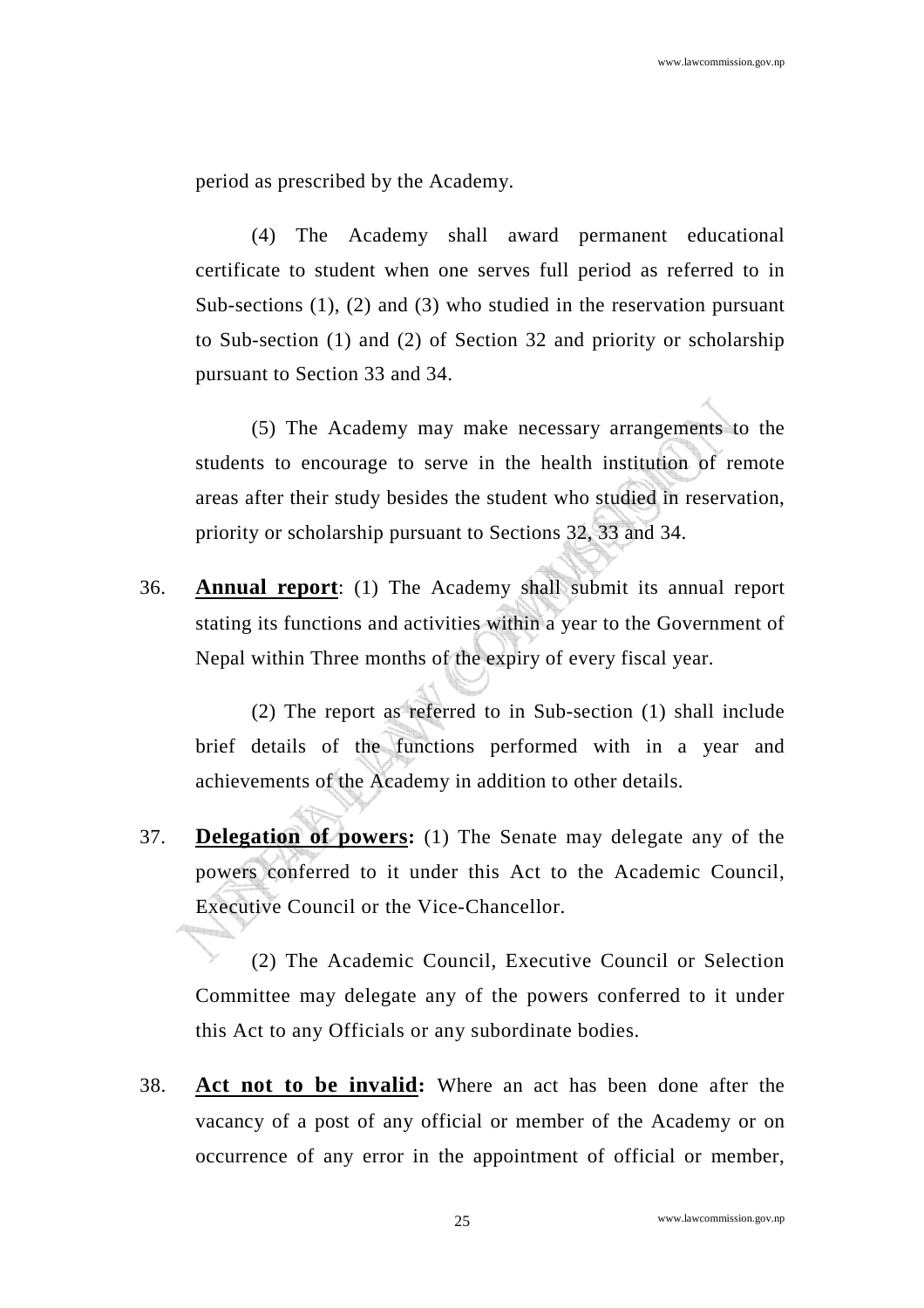such act of the Academy shall not be invalid merely on such ground.

- 39. **May provide Direction**: The Government of Nepal may give direction in relation of the functions and activities of the Academy and the Academy shall have a duty to abide by such direction.
- 40. **Liaison with Government of Nepal**: Ministry of Health and Population shall liaison the Academy with the Government of Nepal.
- 41. **Oath to be taken**: The Officials of the Academy shall have to take an oath prior to holding the office in the prescribed format.
- 42. **Employee may remain in the Academy**: (1) If an employee of the Nepal Health Service serving in the *Karnali* Zonal Hospital, *Jumla* at the time of commencement of this Act desires to serve in the Hospital, he/she shall submit an application within Six months of the commencement of Service Rules framed hereunder to the Ministry of Health and Population.

 (2) If the Government of Nepal provides an approval to remain as an employee of the Academy to the employee who submits an application pursuant to Sub-section (1), he/she shall be deemed to be an employee of the Academy.

 (3) The period served in the Health Service by an employee who wants to remain as an employee of the Academy pursuant to Sub-section (2) shall be counted as a service period of the Academy.

43. **Power to Frame Rules**: For the implementation of the objectives of this Act, the Academy may frame necessary Rules.

 Provided that, consent of the Government of Nepal shall be obtained while making Rules on matters involving financial burden on